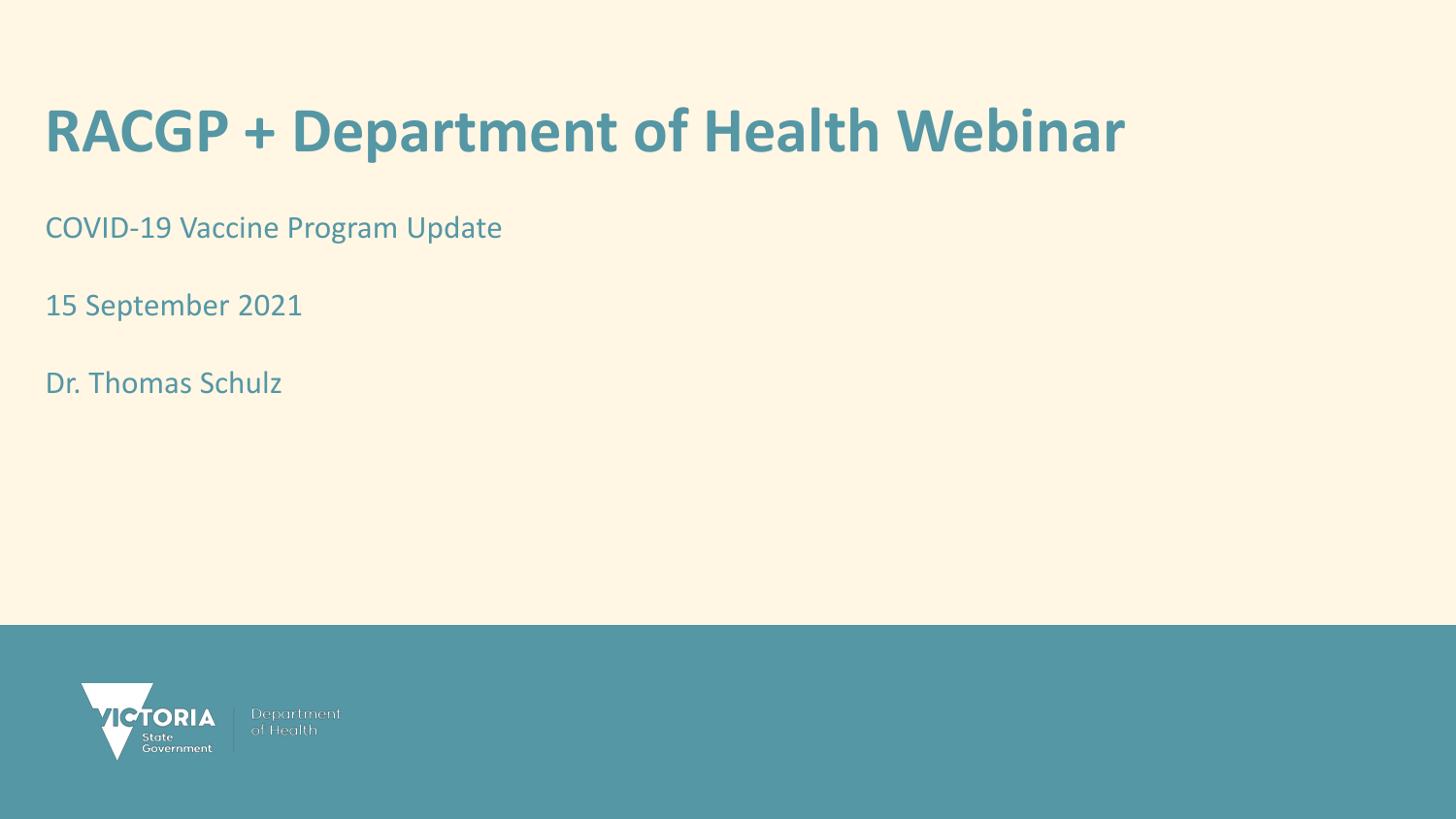## Program Updates

- 5,905,895 doses administered in Victoria
	- 67.6% first dose
	- 41.4% second dose
	- [https://www.health.gov.au/sites/default/files/documents/2021/09/covid-19-vaccine-rollout](https://www.health.gov.au/sites/default/files/documents/2021/09/covid-19-vaccine-rollout-update-14-september-2021.pdf)update-14-september-2021.pdf
- Eligibility:
	- 12-59 able to receive Pfizer or Moderna vaccine
	- 18-59 able to choose between Pfizer and AstraZeneca vaccine
	- 60+ AstraZeneca vaccine

#### OFFICIAL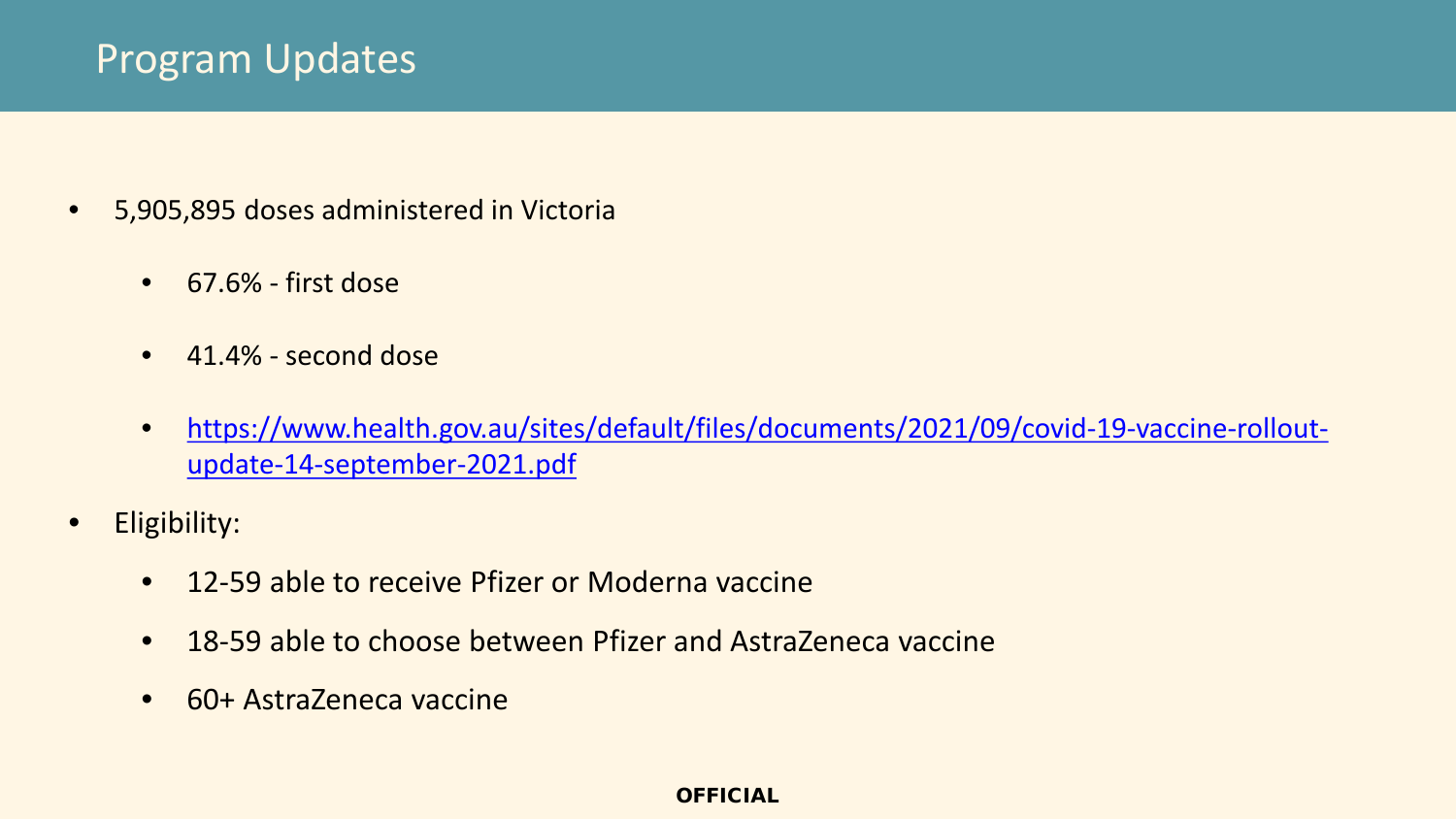## Program Updates

- VCE Student Vaccination Blitz
- Improved access for construction workers
- Prioritising **pregnant patients** and **household contacts** of people working in COVID/streaming wards and/or likely to interact with HR SCOVID/COVID+ patients
- Moderna availability in pharmacies
- AstraZeneca interval now 6 weeks
- Pop-up clinics in 100 priority postcodes targeted communications to communities
- Group bookings at state vaccination centres
- COVID-19 vaccination safety webinar coming shortly: Managing Covid+ cases and vaccine side effects in primary care  $-29<sup>th</sup>$  September

#### **OFFICIAL**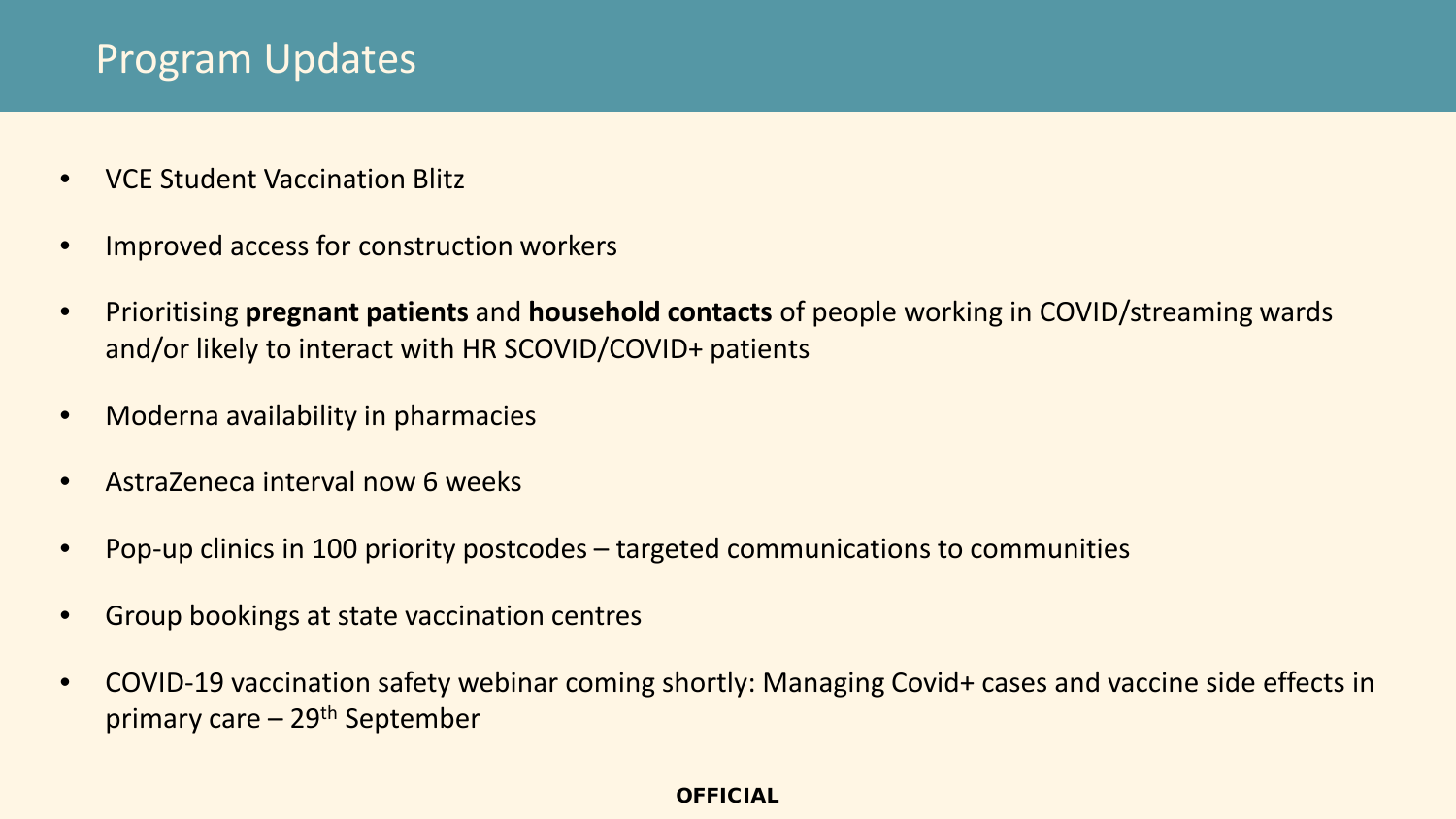## **Impact of COVID-19 on people affected by cancer .**

Danielle Spence

Head of the Strategy and Support Division Cancer Council Victoria



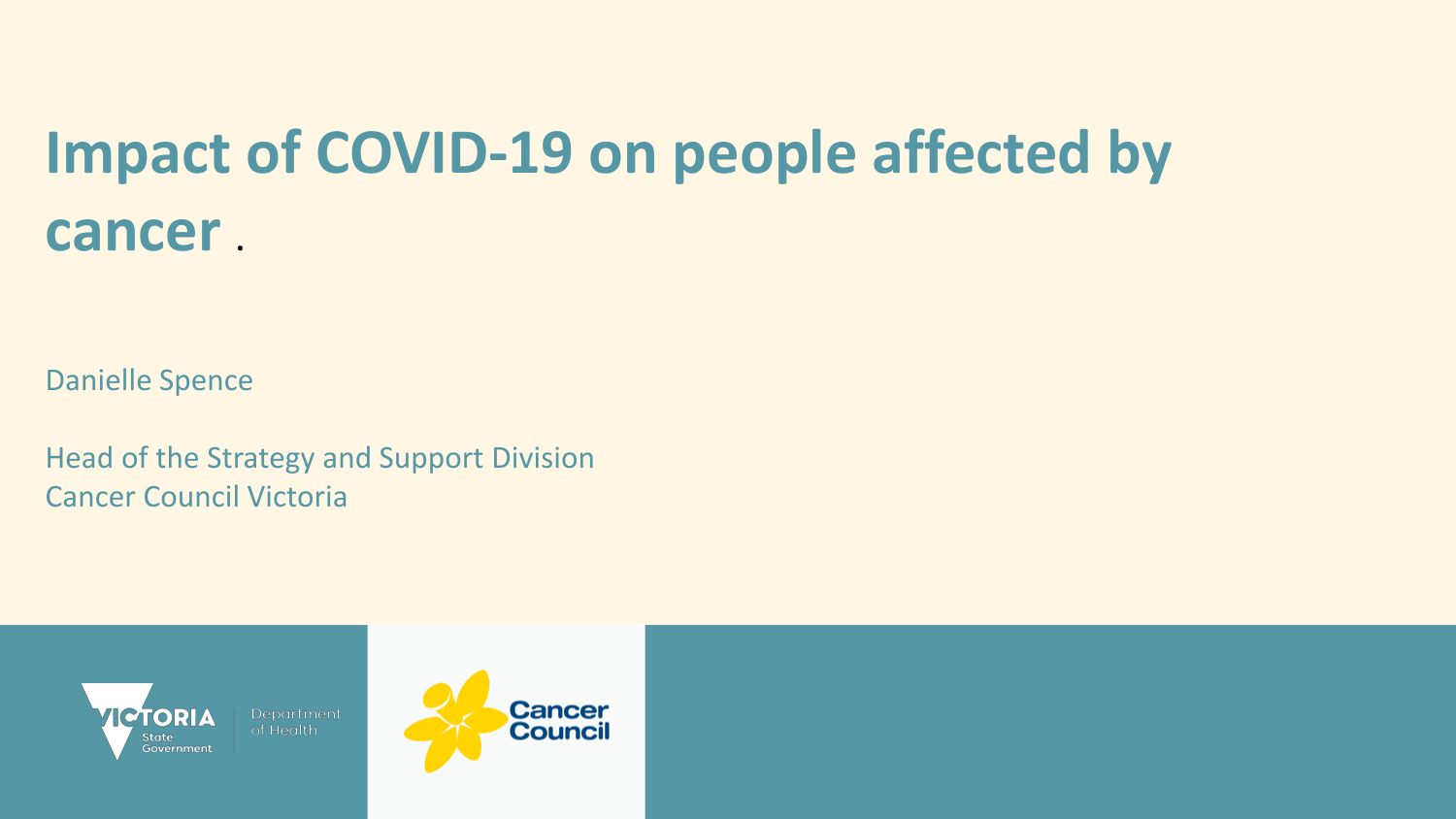# **Our role during COVID**









**JICTORIAN** 

COVID-19

**ANCER** 

SKFORCF





Department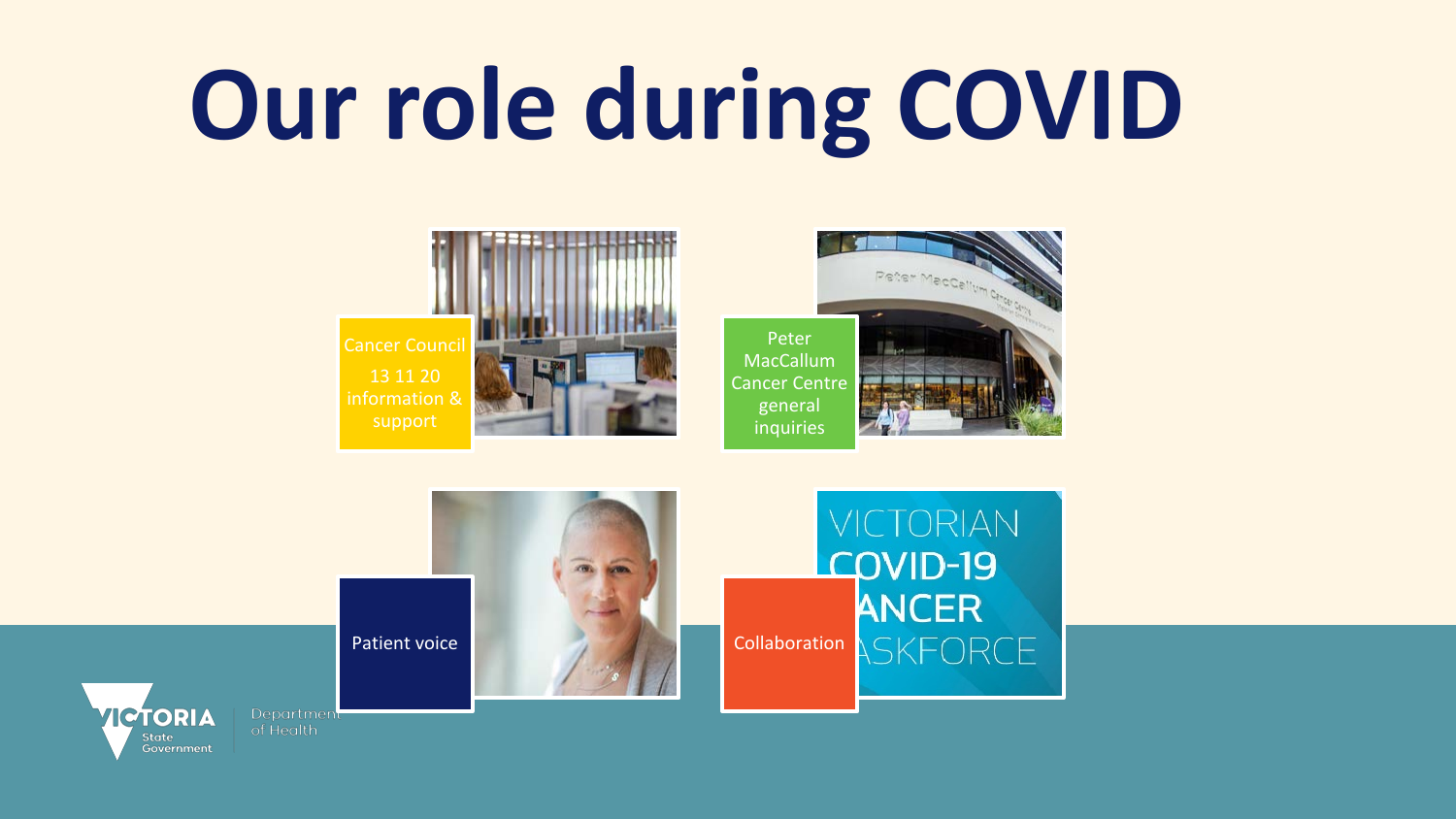# **Priority Pfizer appointments**

- **People 12 and over, with or recovering from cancer are** prioritised for Pfizer **regardless of age**
- 13 11 20 connects callers to Coronavirus hotline
- **Complaints escalation process; resolved in 24 hours**

**Fact sheet available at www.cancervic.org.au/COVID-19-vaccines** 





#### **Access reserved COVID-19 vaccination** appointments

For people with or recovering from cancer

3 August 2021

OFFICIAL

#### **Reserved COVID-19 vaccine appointments**

Victoria has reserved COVID-19 vaccine appointments for people aged 16 years and over deemed to be vulnerable and at high risk from COVID-19, including people with or recovering from cancer. This helps people get vaccinated sooner and ensures appointments are available at vaccination centres that are convenient.

People with the following conditions can access reserved appointments

- · Haematological diseases or cancers
- . Solid organ transplant recipients who are on immune suppressive therapy . Bone marrow transplant recipients or chimeric antigen receptor T-cell (CAR-T) therapy recipients or those with graft host disease
- · Non-haematological cancer
- Adult survivors of childhood cancers
- . Chronic inflammatory conditions requiting medical treatments
- · Primary or acquired immunodeficiency

This is not an exhaustive list. The overarching principle is that those at higher risk of severe disease should be able to access a reserved appointment

#### **Cancer and COVID-19 vaccination**

- . COVID-19 vaccination for patients with cancer is highly recommended
- . People with cancer are at no greater risk of side effects from COVID-19 vaccines than anyone else.
- . Cancer patients have a higher risk of morbidity and mortality associated with COVID-19 infection.
- . None of the approved vaccines in Australia contain the live virus. This means they cannot give you COVID-

#### Which vaccine will you get?

You will receive the Pfizer vaccine regardless of your age.

#### How to book a reserved COVID-19 vaccine appointment

Reserved appointments are only available by calling the Victorian Coronavirus hotline on 1800 675 398. Please tell the hotline operator you are deemed to be vulnerable and at high risk from COVID-19. They will not ask you questions about your medical condition.





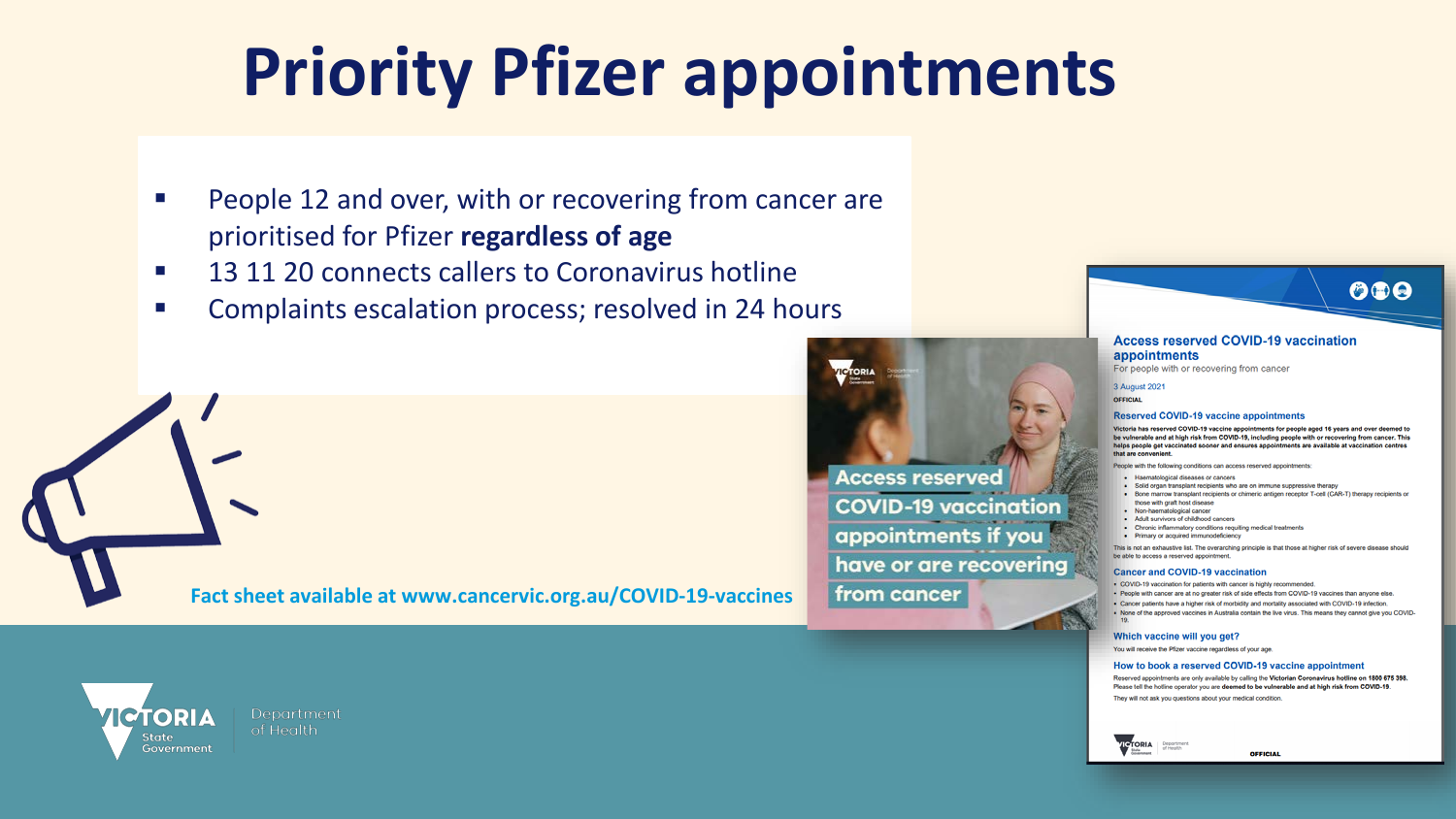# **COVID-19 enquiries to 13 11 20**



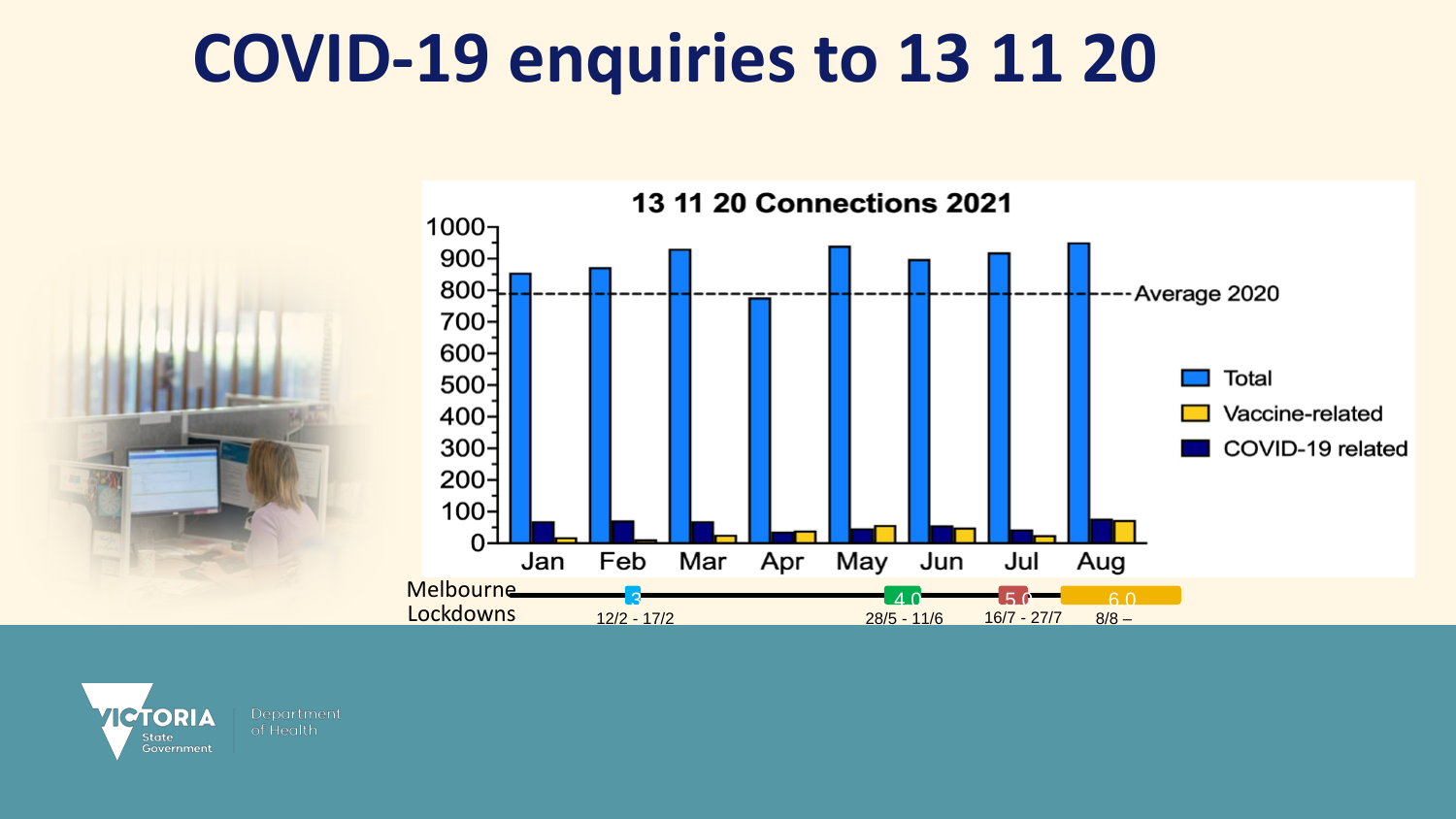# **COVID-19 vaccine patient experience**



Key themes

- Delays getting appointments
- GPs awareness of Pfizer priority
- Logistics accessing vaccination centers
- Access of partners / family members
- Spacing of doses
- Continued fear of COVID despite vaccination

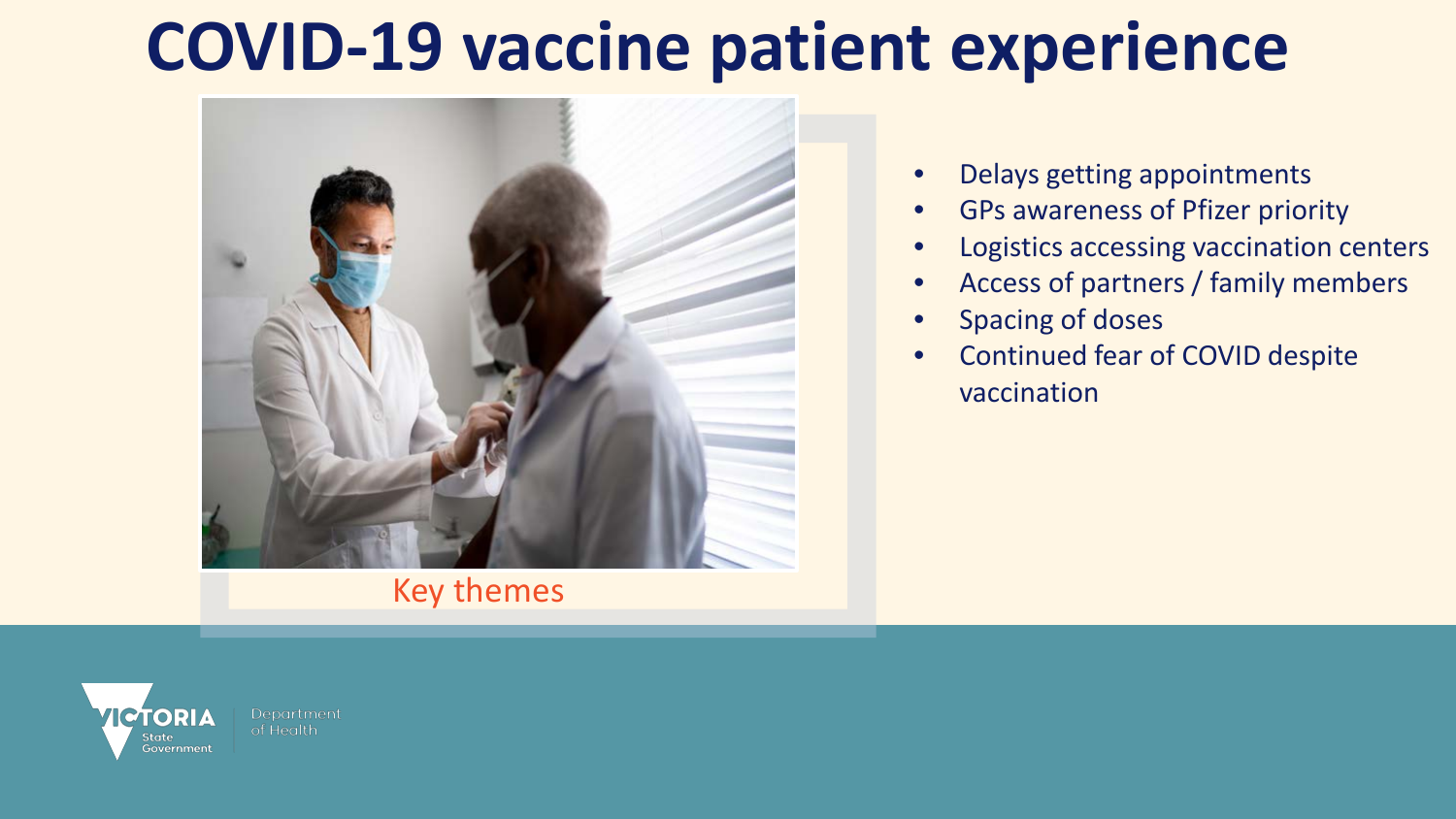# **COVID-19 vaccination survey**



- National online survey
- Open 10 Aug 7 Sept 2021
- People 18+ diagnosed/treated in last 5 years
- More than **1,500 responses**
- Results to be used to tailor information, communications and strategies for people with cancer and their families and close contacts.

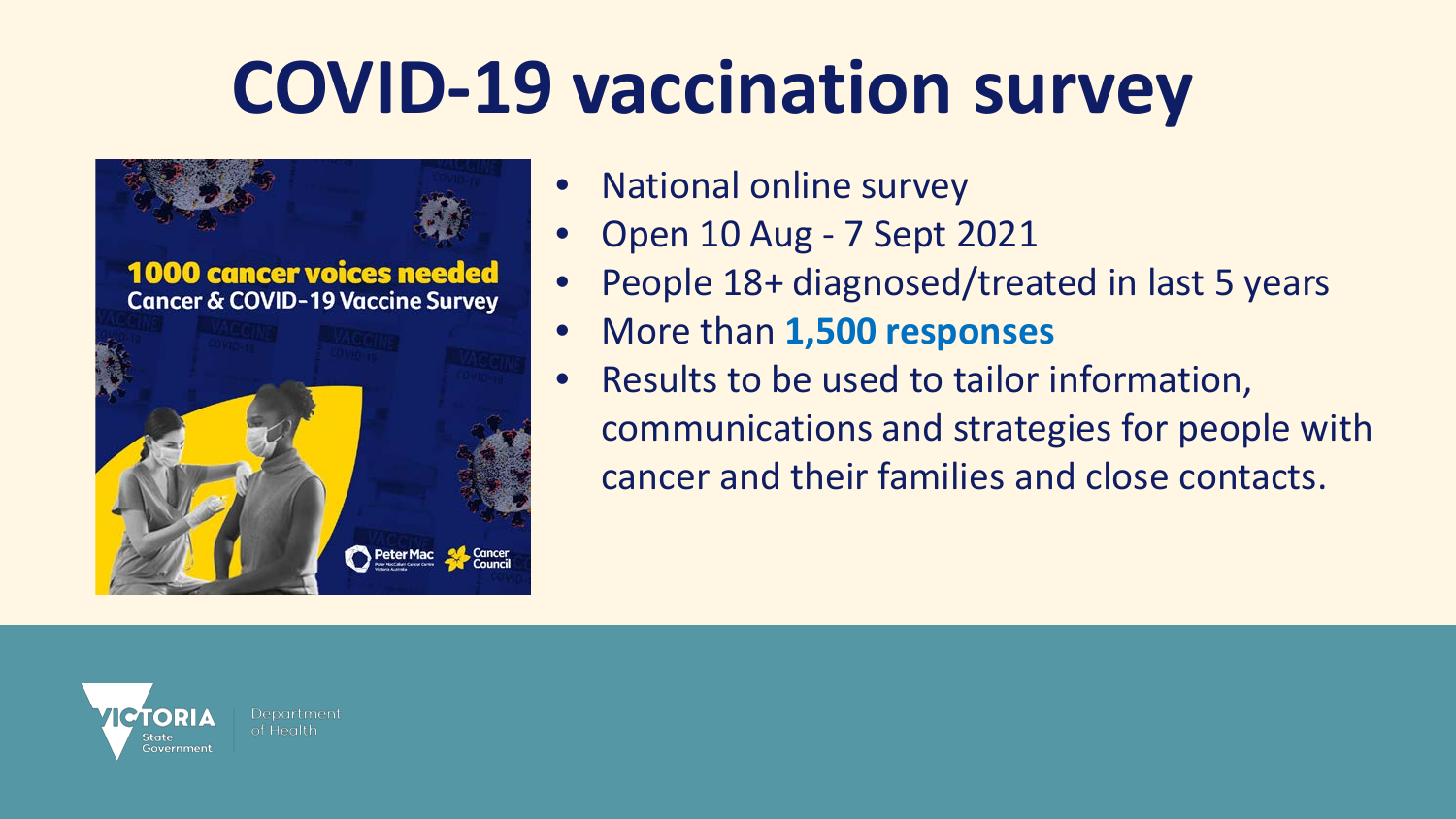## **COVID-19 vaccination survey results Demographics**

**~82%** female **~49%** university educated **~94%** speak English as first language **~56%** aged 25-59 **~50%** from Victoria

**>40%** currently receiving cancer treatment **~58%** diagnosed with early-stage cancer



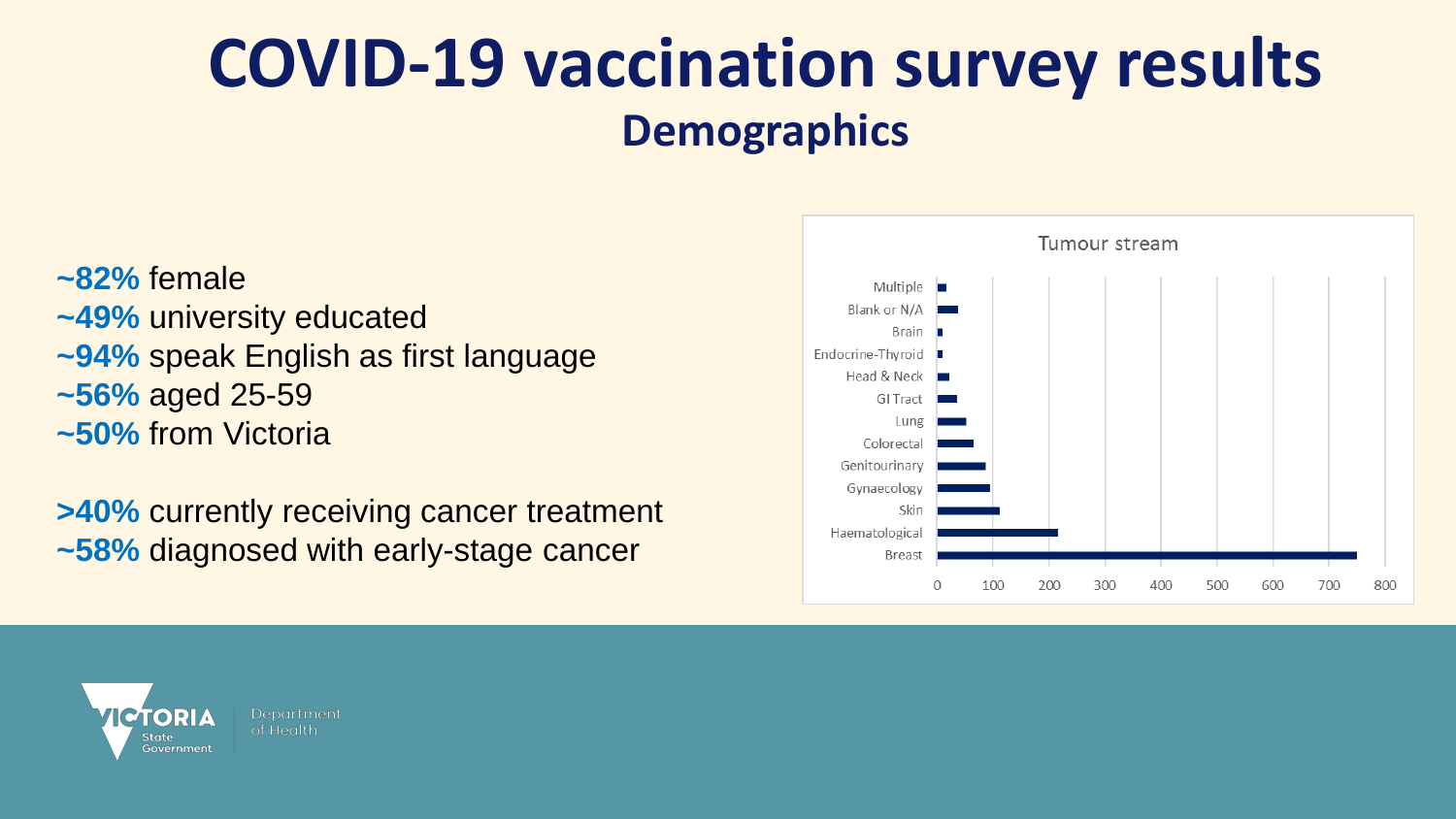## **COVID-19 vaccination survey results Attitudes to vaccination**

"I had to fight cancer that was out of my control, but getting the vaccine was no brainer cause it was something I could do to try stop getting covid, plus protecting me and my loved ones - worth it."



Received two doses Received one dose Not received Booked an appointment

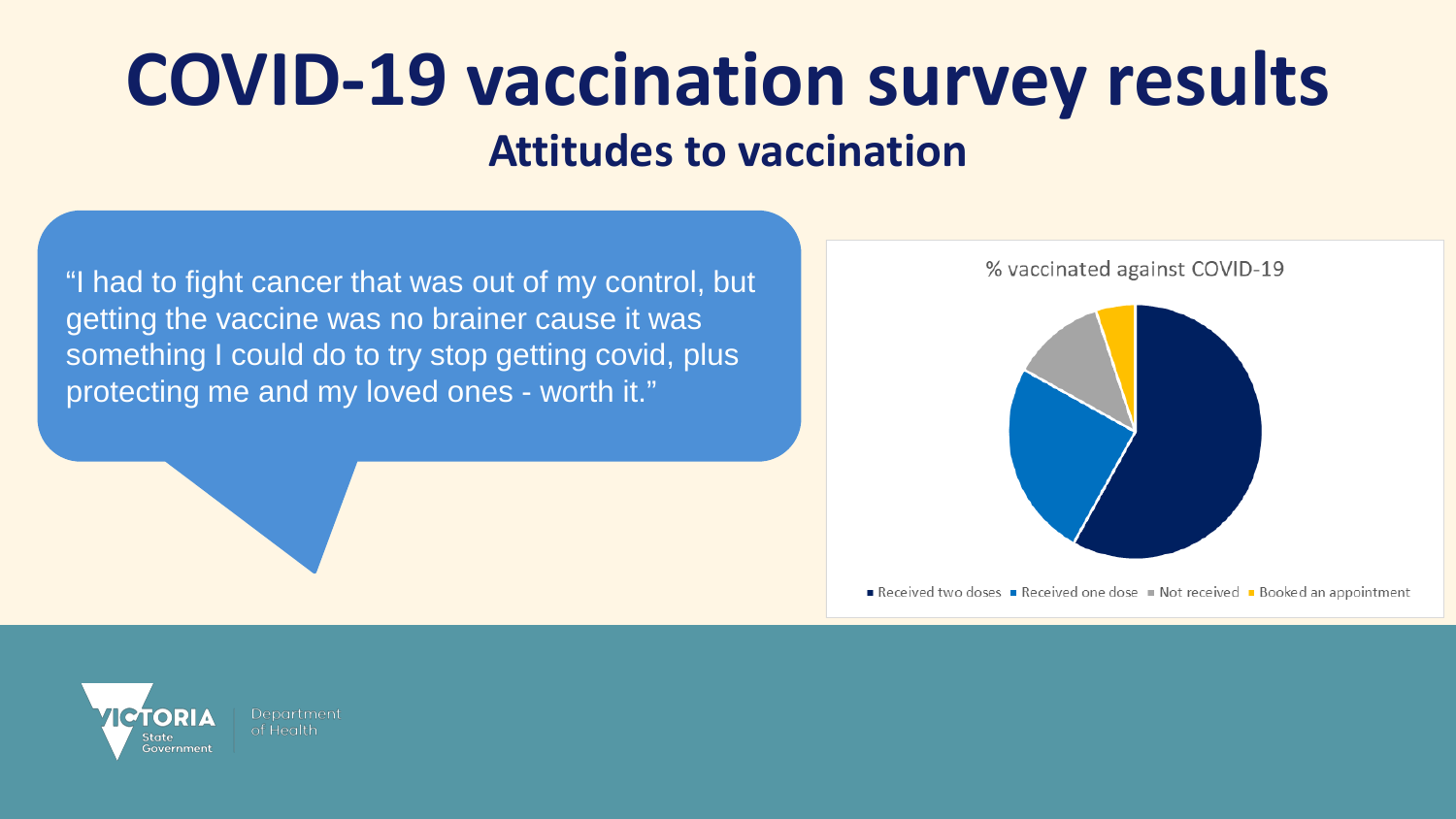

![](_page_11_Picture_1.jpeg)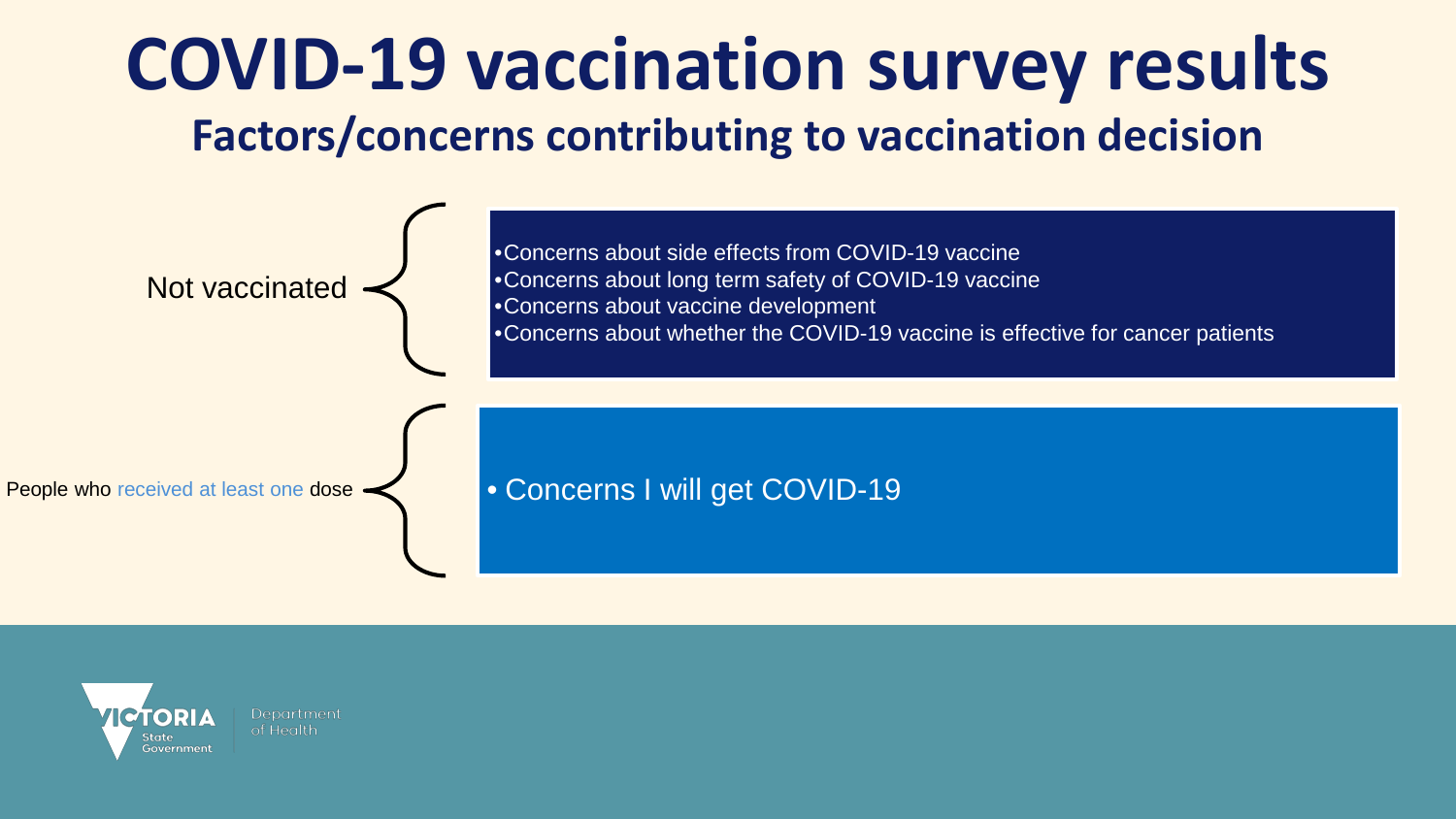# **COVID-19 vaccination survey results**

## **Getting a vaccine**

"Change in time between shots, after I had my first jab - Pfizer was choice as could have both doses within 3 weeks however they have now extended to 6 weeks and this will delay my chemo restart"

> "Not well enough due to chemo treatment"

"Worrying about having to go out in a huge public space just to get a jab (that has since changed and I can go locally now). Also my doctor doesn't have Pfizer so I have to get her to send a medical history to a different clinic."

"Getting clear consistent information about my eligibility for a particular vaccine, plus long waits on phone help lines."

"I wanted a certain one but was unable get it due to supply "

What made it hard to get a COVID-19 vaccine?

"Online booking confusion"

![](_page_12_Picture_10.jpeg)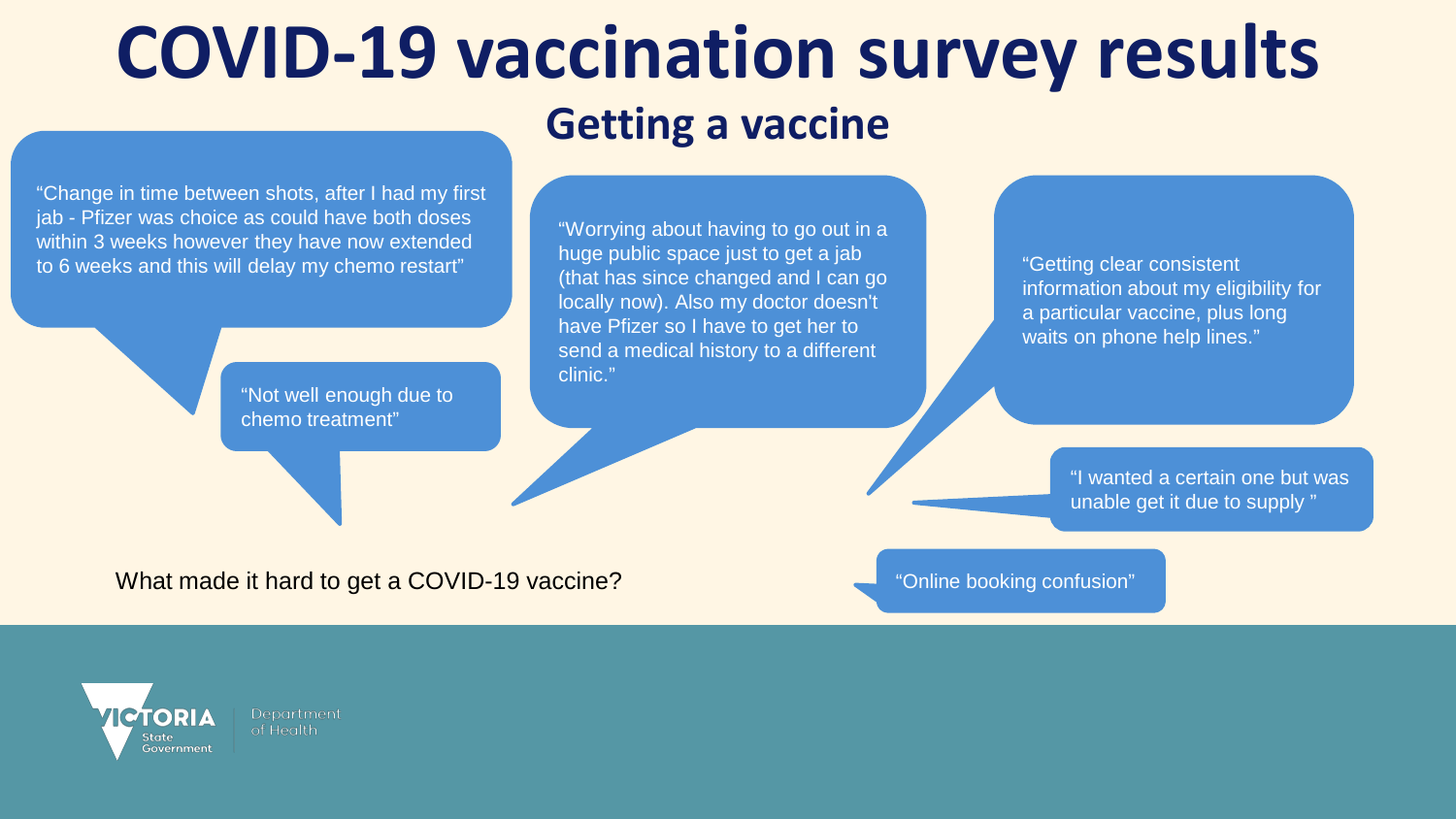# **COVID-19 vaccination survey results**

## Getting a vaccine

![](_page_13_Figure_2.jpeg)

![](_page_13_Figure_3.jpeg)

![](_page_13_Picture_4.jpeg)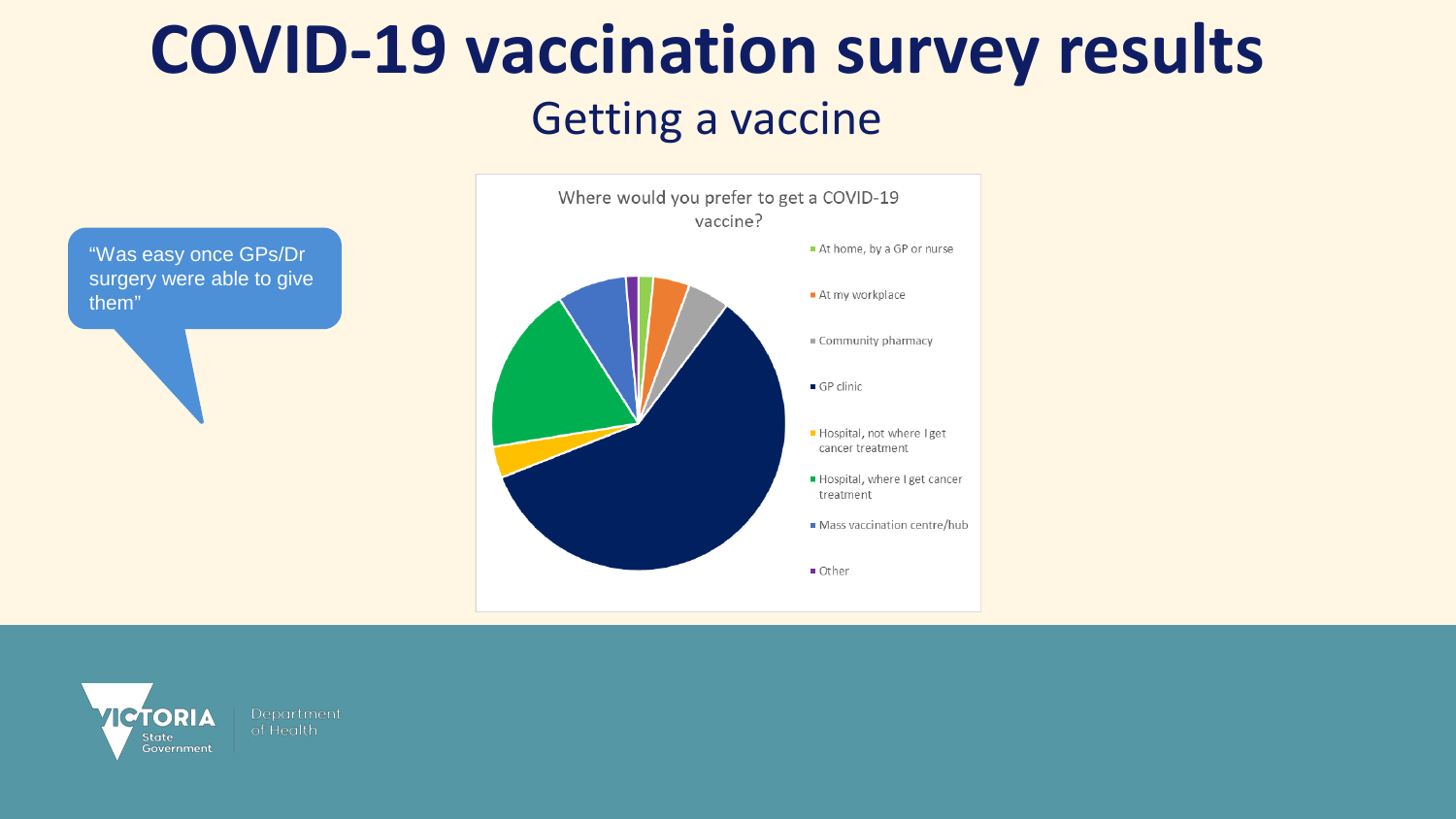## **COVID-19 vaccination survey results** Information preferences (top 3)

**Who would you prefer to receive information and education about the COVID-19 vaccine from?** 

- 1. General Practitioner
- 2. Cancer specialist
- 3. Cancer organisations (e.g. Cancer Council)

**Where/how would you prefer to receive information and education about the COVID-19 vaccine?** 

- 1. Cancer organisation websites
- 2. Government websites
- 3. Information factsheets

![](_page_14_Picture_9.jpeg)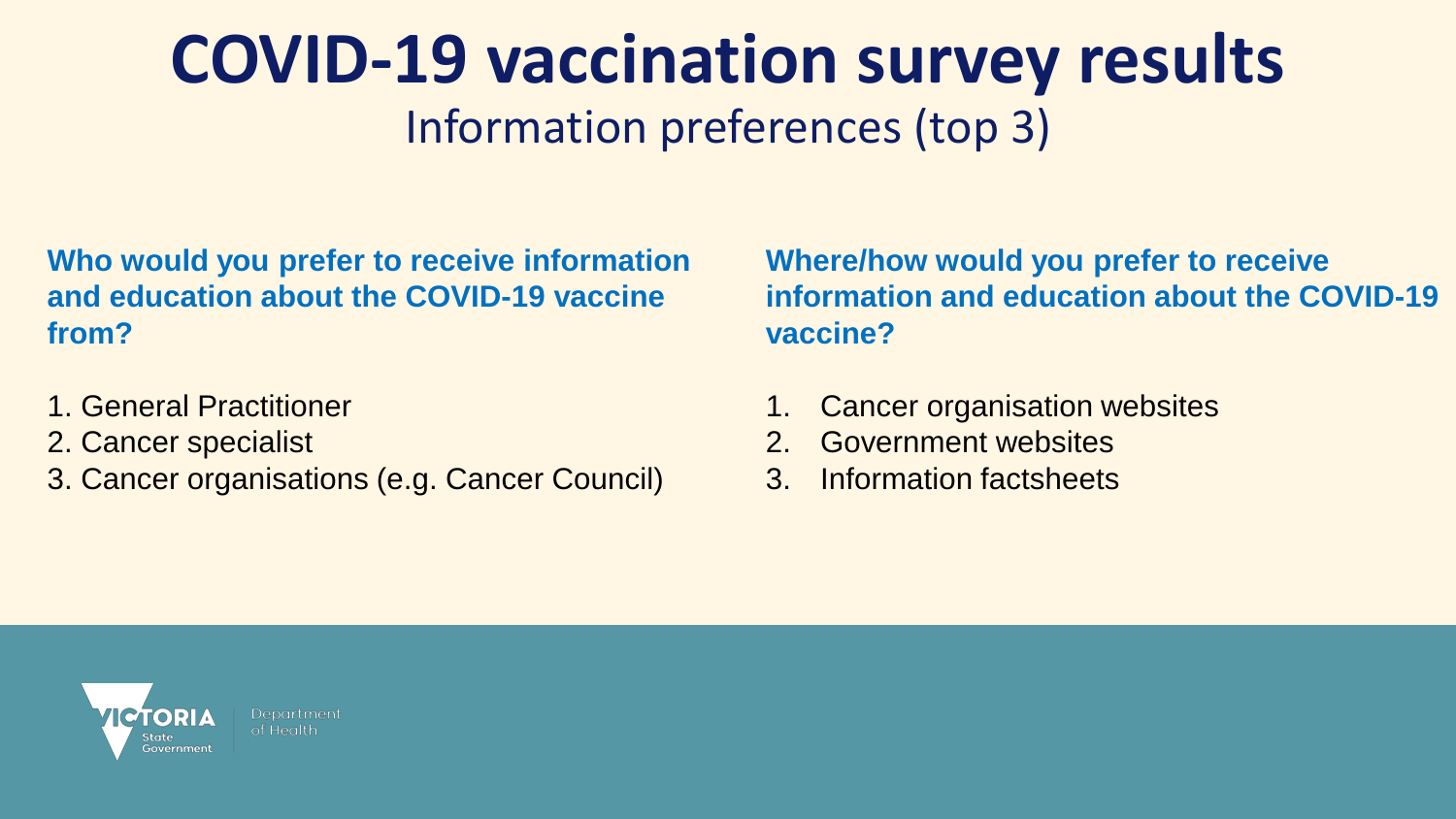# **'Get Factsinated' campaign**

#### **Objective**

Cut through the noise and mixed messages by providing people with cancer and their networks with the facts about COVID-19 and the vaccines.

#### **Timing**

October for 4-6 weeks

Focus on patients and families to encourage vaccine uptake and get HP advice

![](_page_15_Picture_6.jpeg)

![](_page_15_Picture_7.jpeg)

Digital displays in pharmacies and GP clinics

Talkback radio

#### **Audience**

- Primary: People with cancer, their carers and loved ones
- Secondary: Health professionals/GPs
- Vic only

#### **Call to Action**

Call Cancer Council on 13 11 20 or speak with your GP

![](_page_15_Picture_16.jpeg)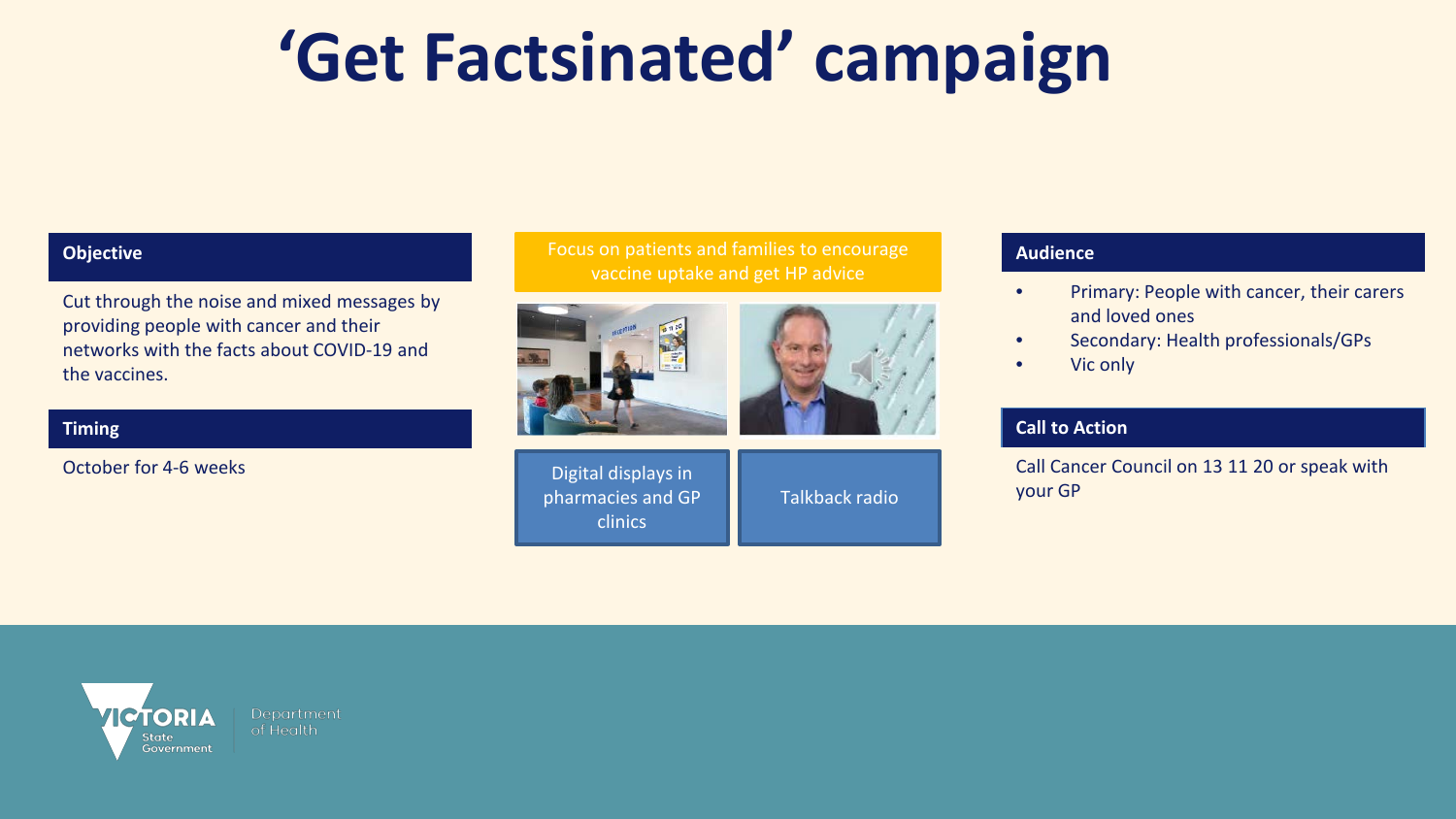# **Support for GPs**

![](_page_16_Picture_1.jpeg)

## **Online HP referral to Cancer Council support**

A Cancer Council nurse will contact patients to discuss supportive care needs Visit the Health Professional section on our website or go to [www.cancervic.org.au/supportreferral](http://www.cancervic.org.au/supportreferral)

![](_page_16_Picture_4.jpeg)

#### **Education and training programs**

Training programs, eLearning modules and webinars for health professionals.

![](_page_16_Picture_7.jpeg)

### **Join our Clinical Network**

Harness the voice of clinicians to improve outcomes for all Victorians affected by cancer. [ClinicalNetwork@cancervic.org.au](mailto:ClinicalNetwork@cancervic.org.au)

![](_page_16_Picture_10.jpeg)

Sign up to our GP eNews 'Cancer prevention in Practice'

Sign up to receive Cancer Prevention in Practice Catherine.Hone@cancervic.org.au

![](_page_16_Picture_13.jpeg)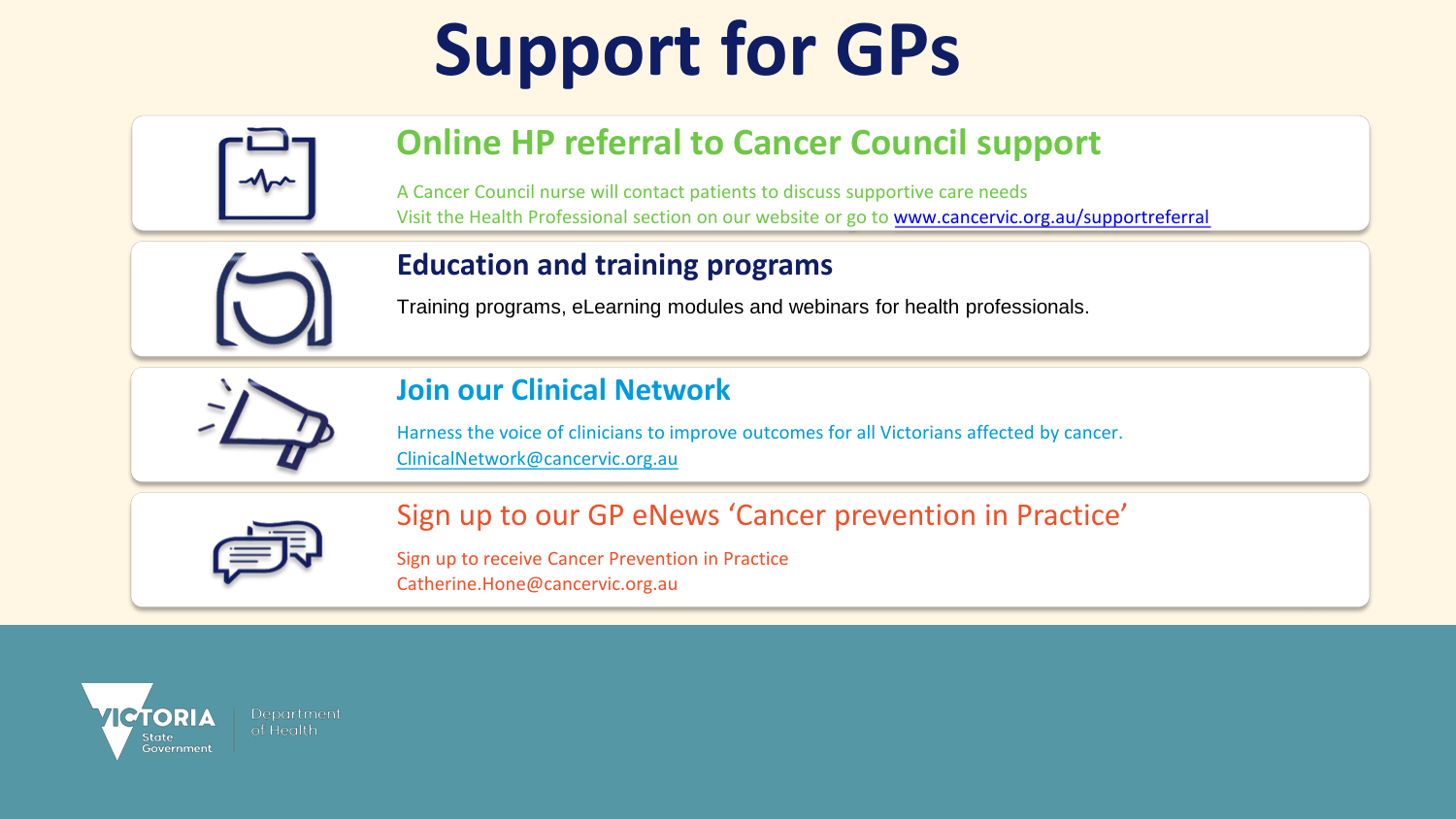## **COVID-19 Vaccine safety and impact**

Associate Professor Benjamin Teh

Infectious disease physician

Peter MacCallum Cancer Centre

![](_page_17_Picture_4.jpeg)

![](_page_17_Picture_5.jpeg)

![](_page_17_Picture_6.jpeg)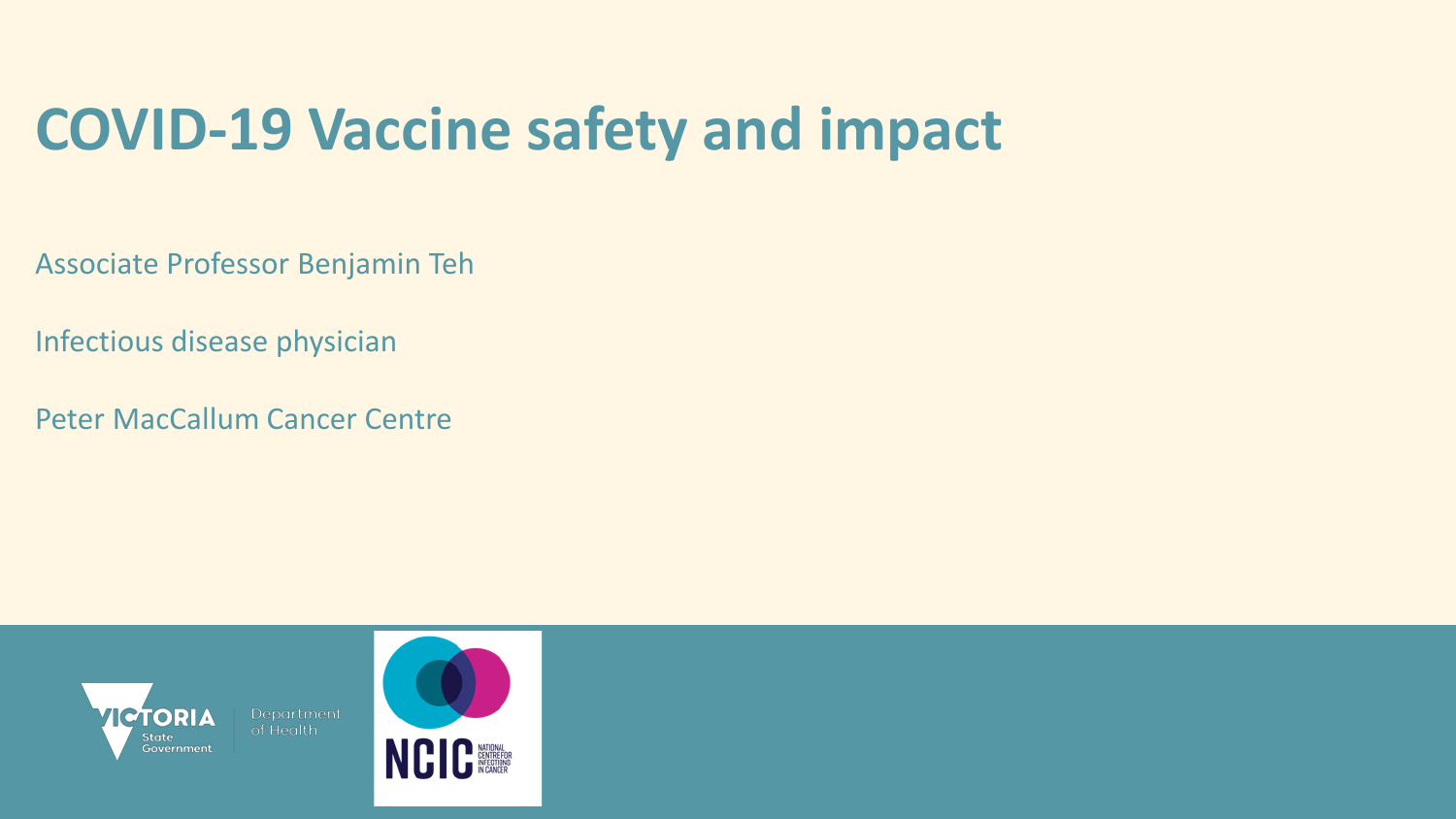### Patients with cancer and COVID-19

- More rapid deterioration
- **Other infections more common**
- Higher rates of ICU
- Higher rates of mechanical ventilation
- Higher rates of death

**Mortality** 

• 20-50% depending on underlying disease

Liang et al, Lancet Oncol 2020; Dai et al, Lancet Oncol 2020; Kuderer et. al. Lancet 2020 Mato et. al. Blood 2020; Cook et. al. Br J Haem 2020; Wood et. al. Blood Advances 2021

**OFFICIAL**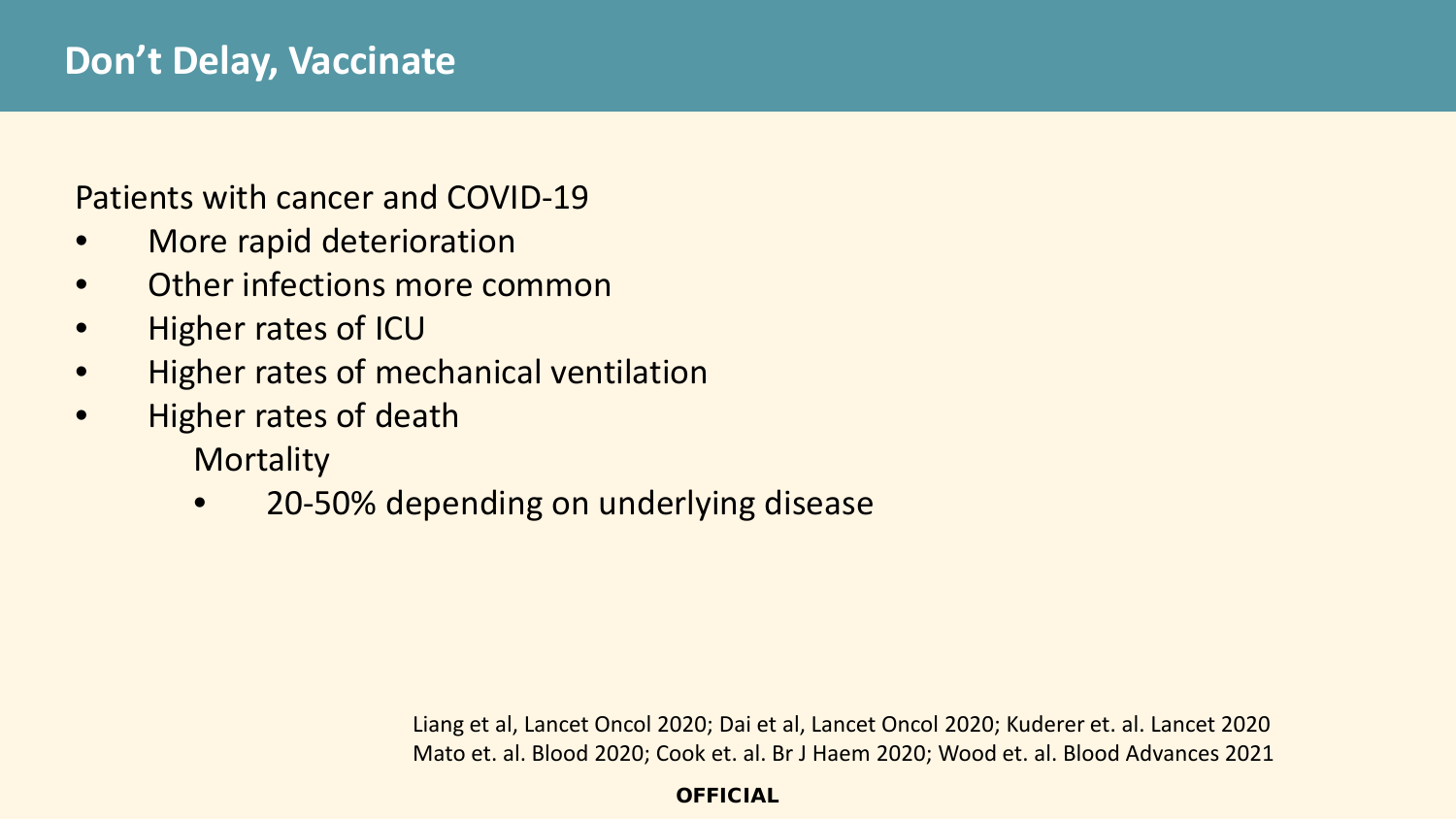Immune response in patients with cancer:

- High in patients with solid cancers
	- 90-95% humoral response
	- 90% cellular response
- In haematology patients
	- 60-70% humoral response overall
	- 60-70% humoral response in HCT patients
	- 50% cellular response
	- Exceptions: lower in patients with CLL, BTKi, anti-CD20, anti-CD38 monoclonal Ab treatments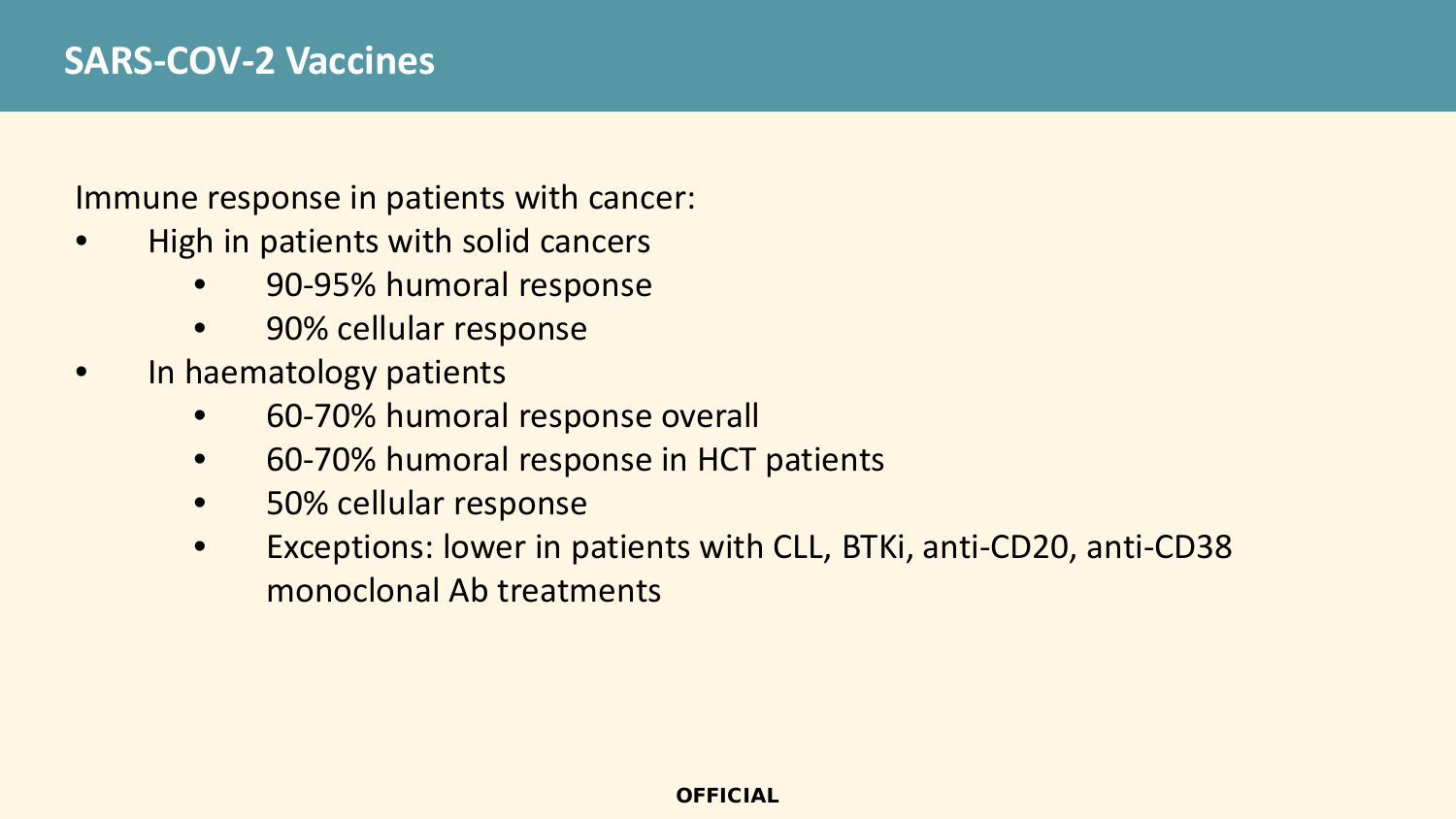Safety in patients with cancer:

- Lower rates of expected adverse events
- Most AEs are mild (Grade 1-2)
- No safety signal
	- Immune checkpoint inhibitors
	- GvHD

Shroff, Chalasani et. al. MedRxIV 2021, Palich et. al. Annals Oncol 2021, Waissengrin et. al. Lancet Oncol 2021, Monin et. al. Lancet Oncol 2021, Herishanu et. al. Blood 2021, Roeker et. al. Leukemia 2021, Aleman et. al. MedRxIV 2021, Avivi et. al. Br J Haematol, Terpos et. al . Blood 2021, Pimpinelli et. al. J Haematol Onc 2021, Stampfer et. al. Leukemia 2021, Thakkar et. al. Cancer Cell 2021, Bird et. al. Lancet Haematol 2021, Ram et. al. TCT 2021, Pimpinelli et. al. J Haematol Onc 2021, Harrington et. al. Leukemia 2021, Re et. al. Leuk Lymphoma 2021, Malard et. al. Blood Cancer J 2021

#### **OFFICIAL**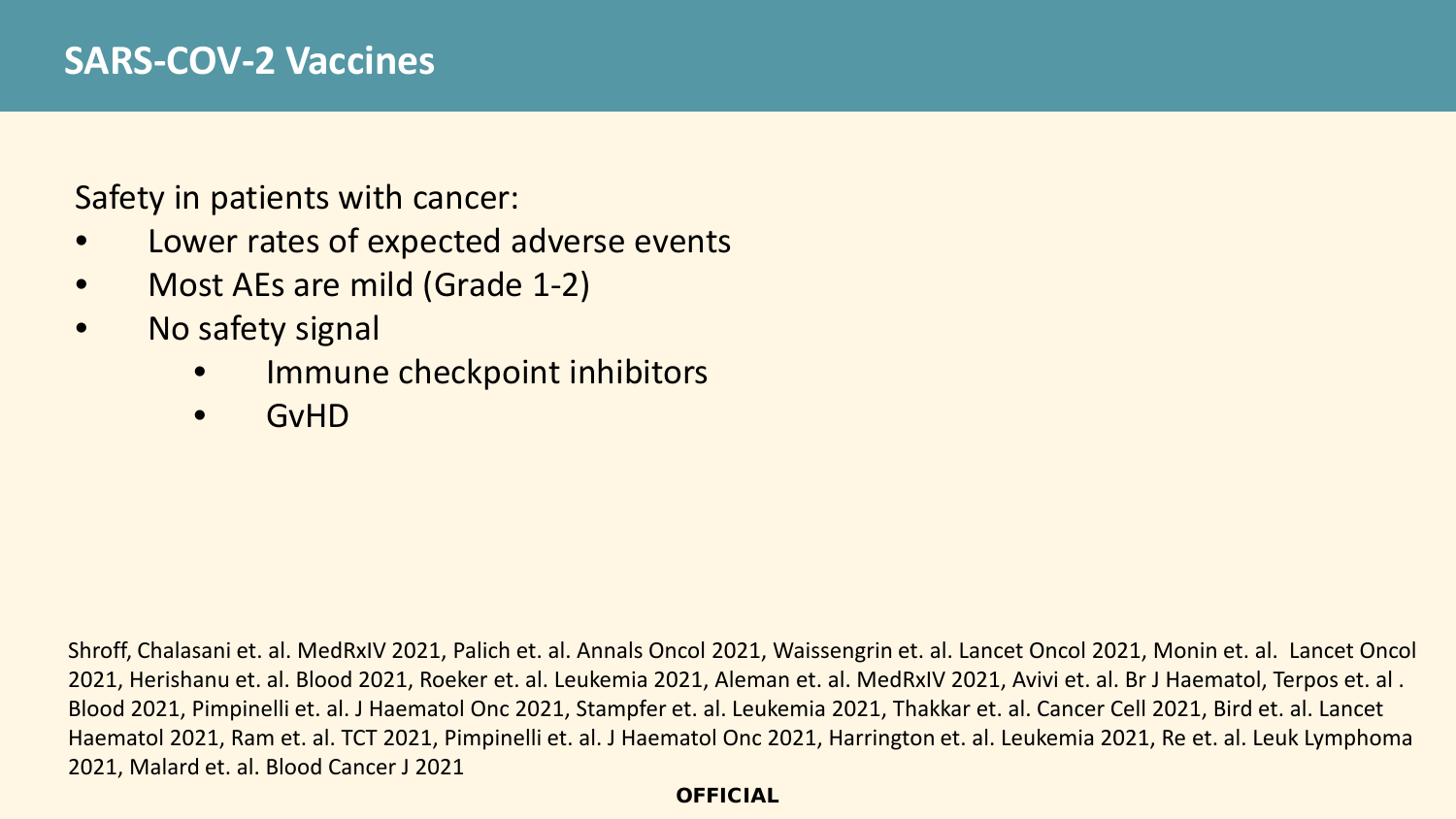### **General Considerations**

- 1. Vaccination against COVID-19 is highly recommended.
- 2. No brand preference
- 3. Immune response to COVID-19 vaccination will likely be negatively impacted by underlying disease and/or therapy
- 4. Early investigation of respiratory symptoms for SARS-CoV-2 and other respiratory viruses remain vital.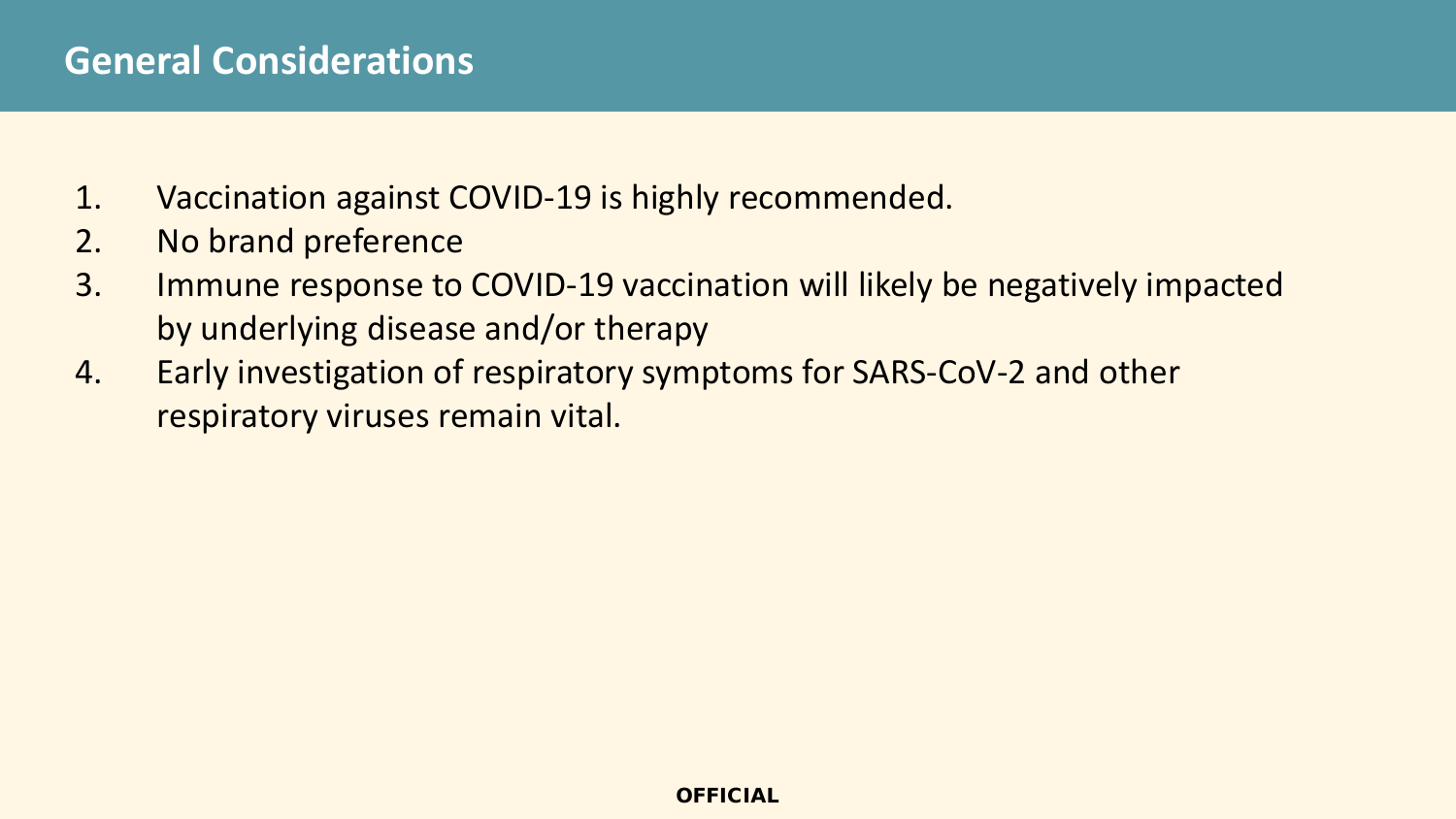- 1. Local adverse effect is the most common AE
- 2. Fever is a less common adverse effect
- 3. Persistent fever for more than 48 hours after vaccination or fever in association with concerning symptoms should prompt medical review and Ix
- 4. Radiation recall reactions have been noted in patients who have received radiotherapy prior to vaccination. These are usually mild.
- 5. An immediate allergic reaction to a COVID-19 vaccine, known component (such as polyethyleneglycol [PEG] or polysorbate) requires further assessment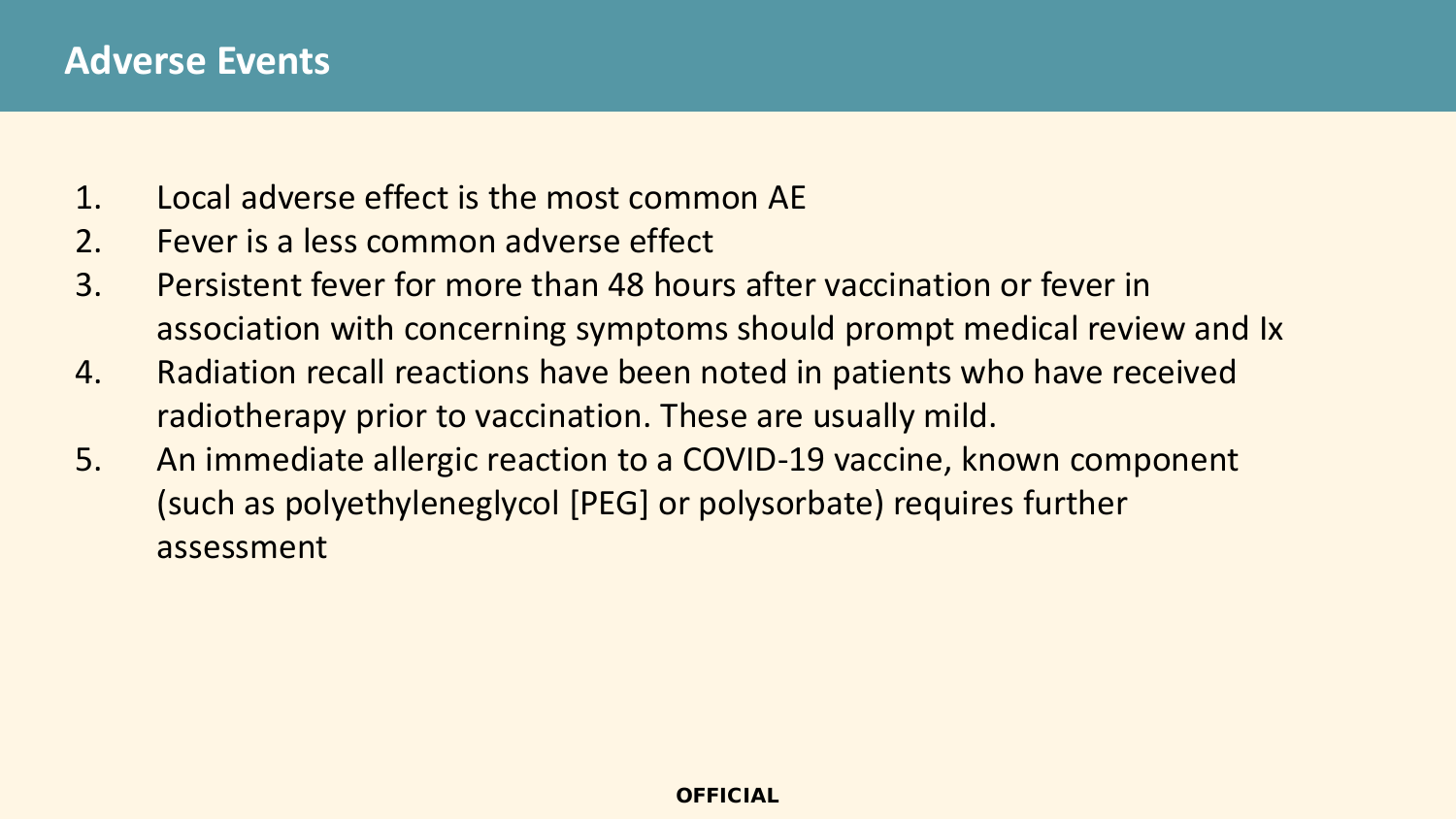## **Timing**

- 1. Where possible, commence vaccination prior to anticipated commencement of myelosuppressive, lymphodepleting therapy or targeted therapies taking into account the need for and timing of second vaccine dose.
- 2. Delaying or interrupting cancer treatment/cycles is not currently recommended.
- 3. Where possible, avoid COVID-19 vaccination during anticipated periods of immune nadir (e.g. expected neutropenic nadir) or risk period for immunerelated adverse event associated with the specific cancer therapy.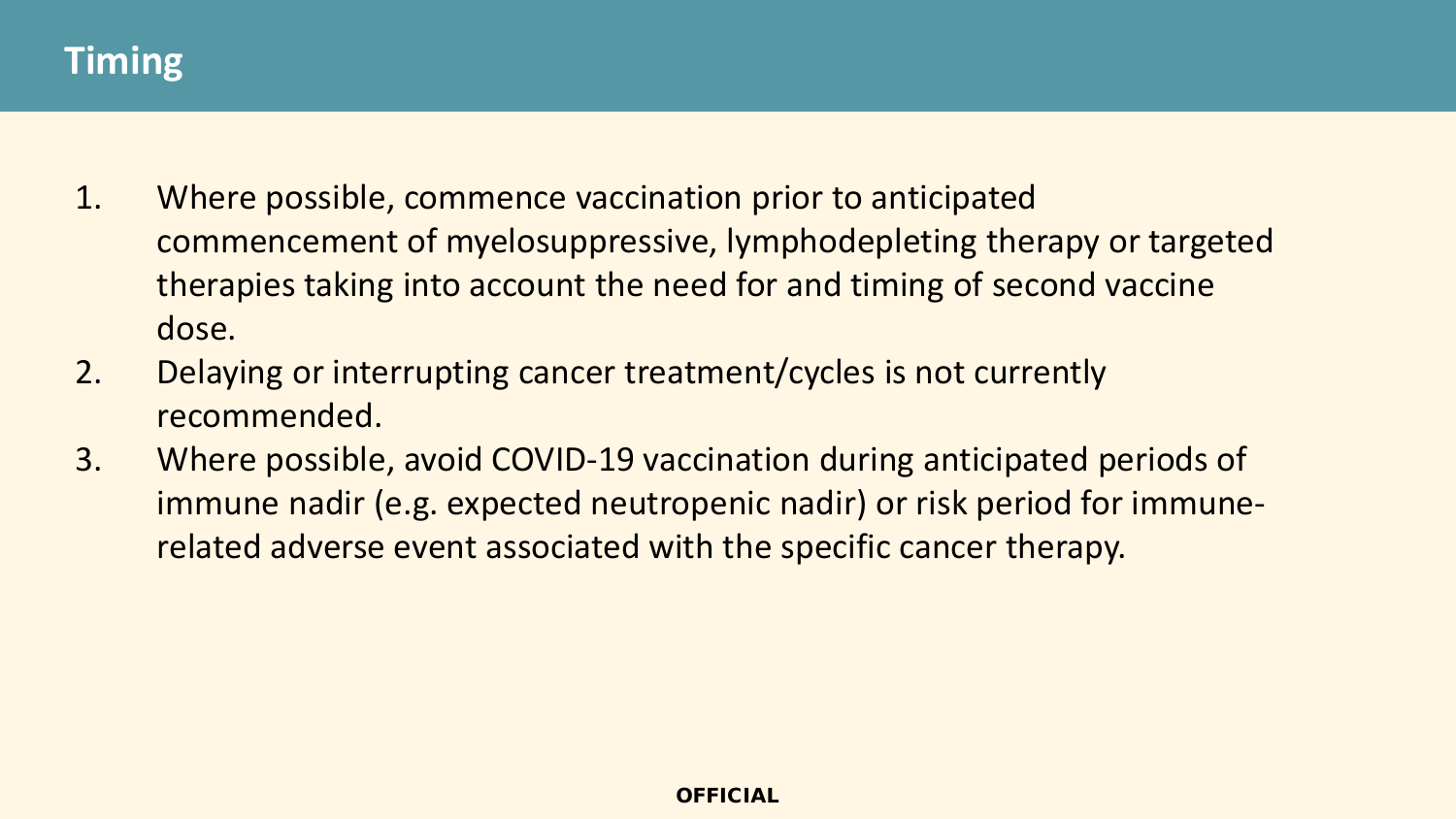## **Timing**

- 1. Patients on dual checkpoint inhibitor therapy should discuss with their treating physician about the optimal timing
- 2. If vaccinating during treatment, it would be preferable to vaccinate during the 'off' week during the treatment cycle to avoid potential overlap of treatment-related and vaccine-related adverse events.
- 3. Defer vaccination if severe neutropenia present (ANC < 0.5 x109/L) until anticipated recovery.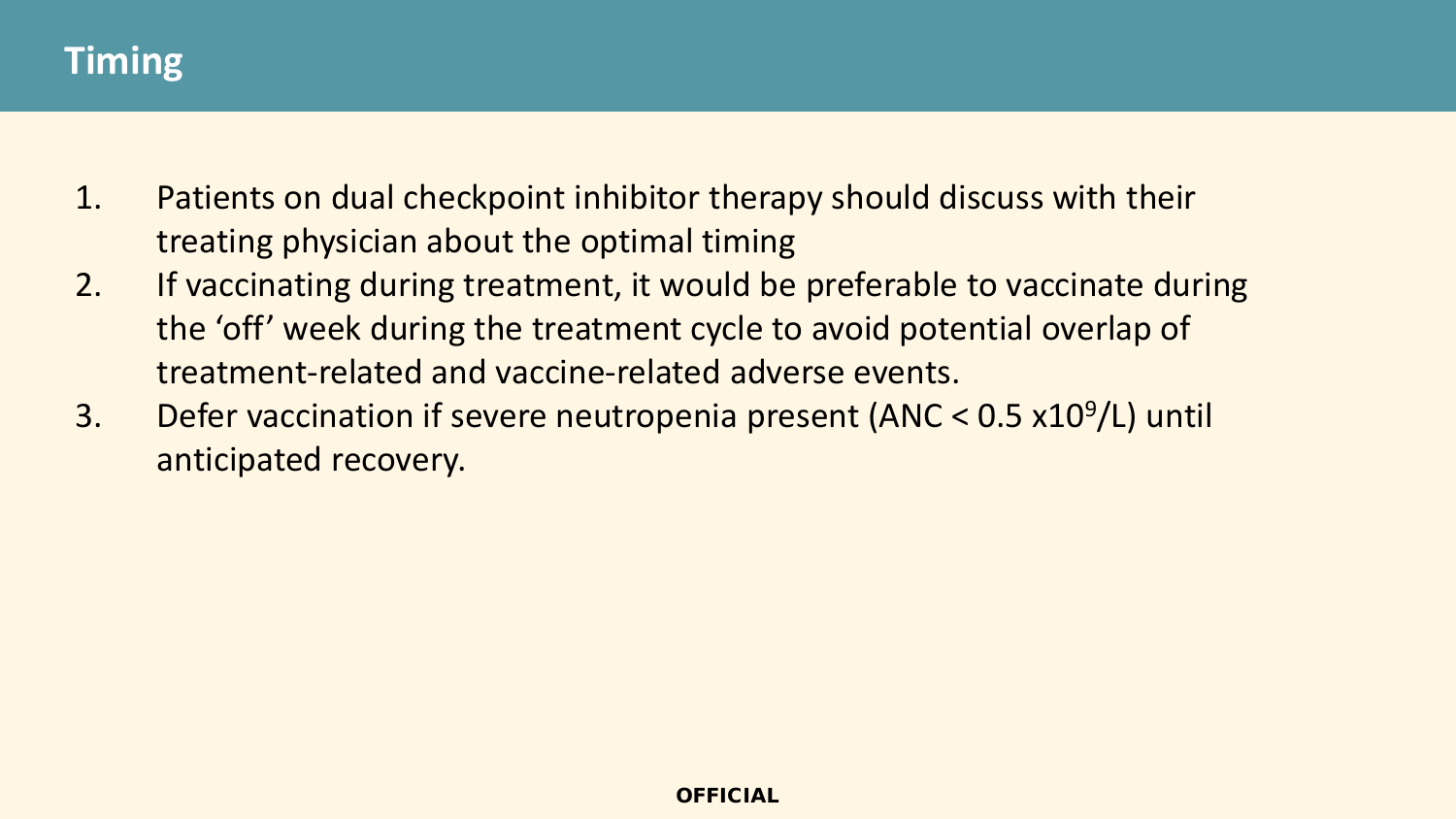### **Timing**

- 1. Patients could be vaccinated from 3 months following HCT, cellular therapies
- 2. Patients with stable GvHD on therapy could be vaccinated for COVID-19.
- 3. Anti-CD20 antibody therapy is likely to negatively impact response to vaccination. However, with significant risk posed by COVID-19 it would be reasonable to vaccinate during or within 6-months of anti-CD20 with the understanding that protection maybe limited.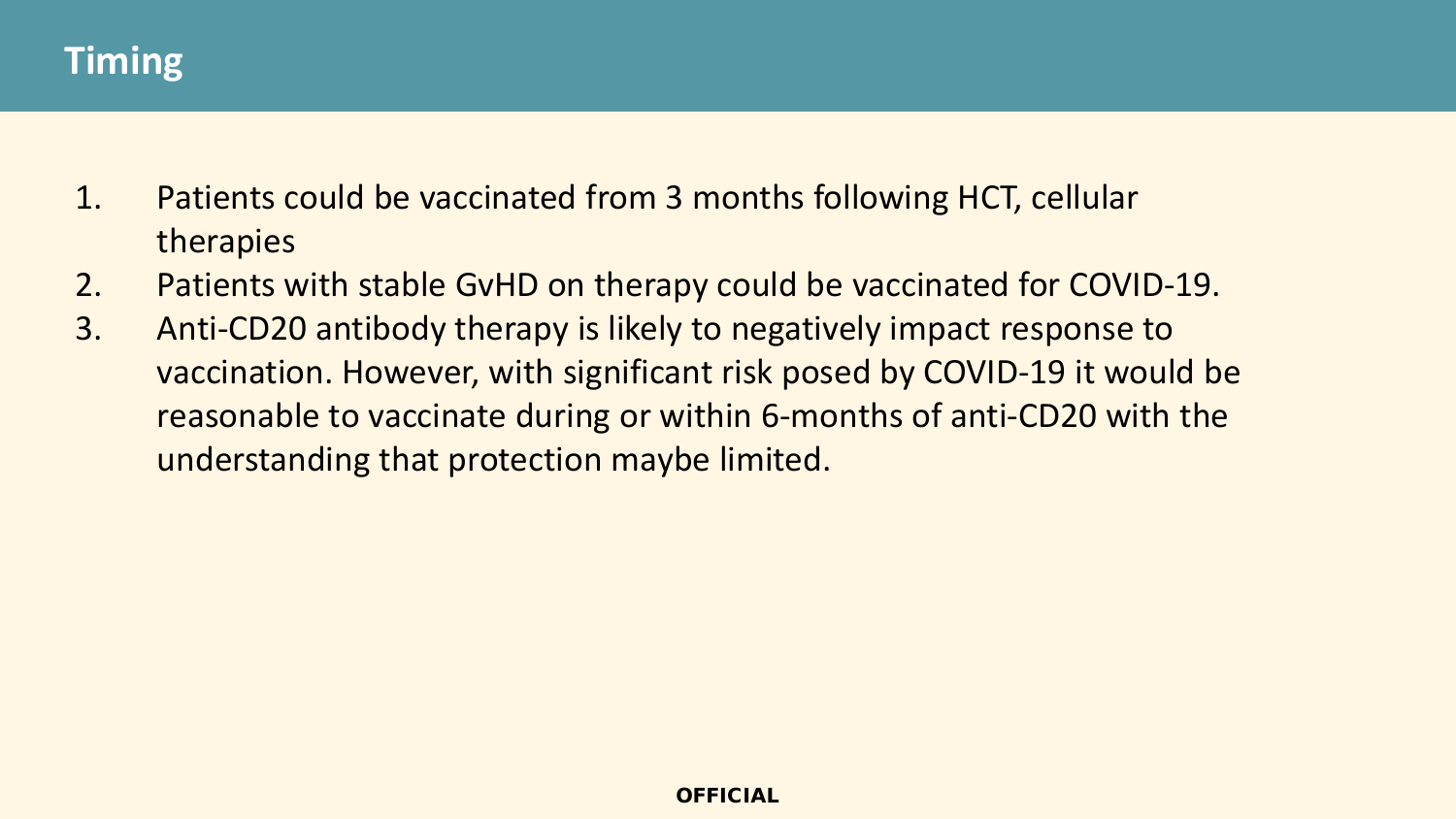- 1. Where possible, avoid COVID19 vaccination on the same day as intravenous immunoglobulin replacement
- 2. Minimum interval between COVID-19 vaccination and receipt of other vaccines is 7 days.
- 3. If positron emission tomography (PET) scan is planned, discuss recommended timing of vaccination relative to PET scanning
- 4. Patients who have thrombocytopenia or on oral anticoagulants may develop a haematoma at the injection site.
- 5. Suitability of vaccination in patients receiving end of life care should be evaluated in line with their goals of treatment/care.
- 6. Avoid vaccination in a body area where a patient is receiving or has received radiation therapy to (e.g. use contralateral upper limb).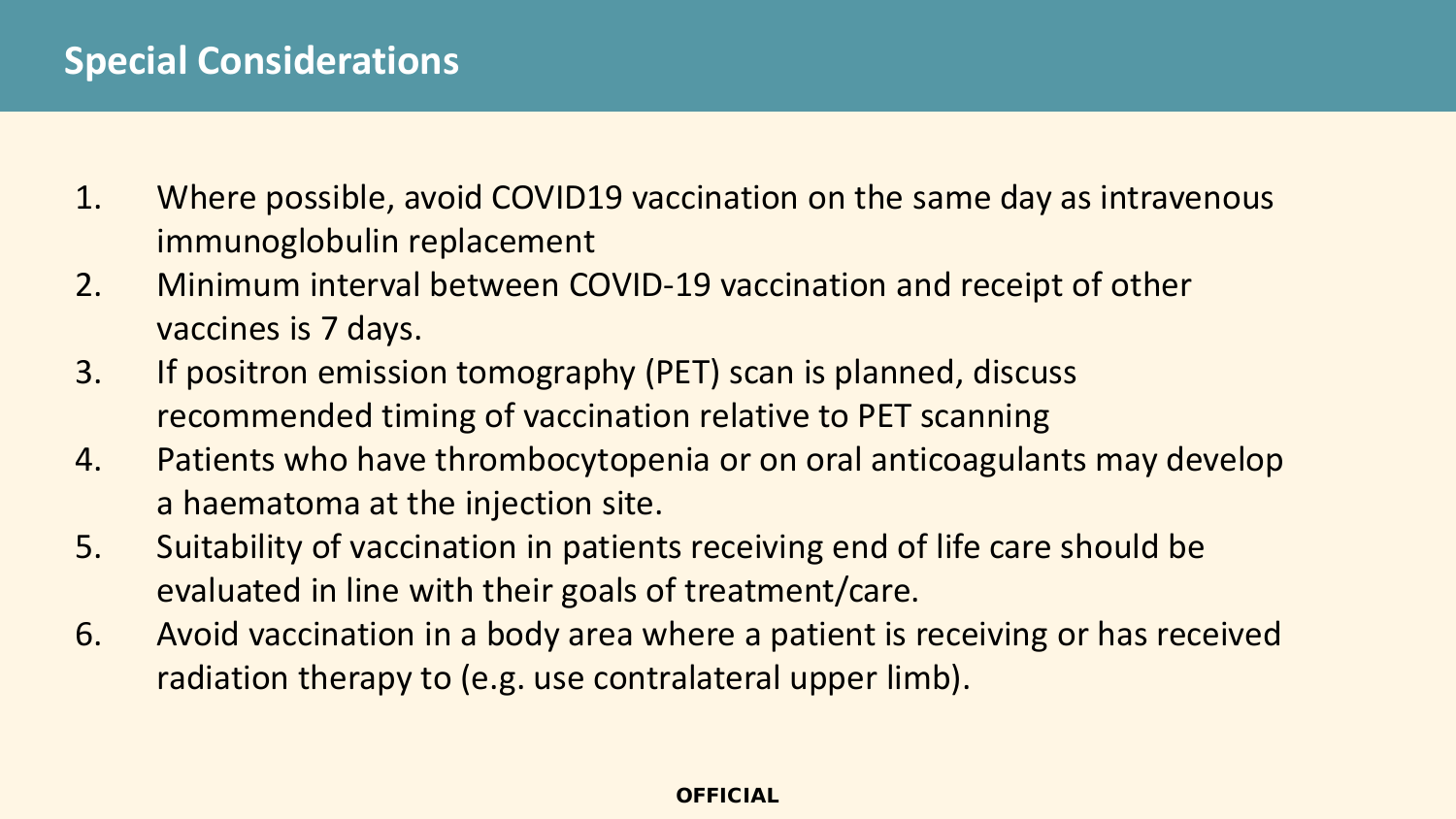## **Safety and Follow Up**

- 1. Currently routine measurement of serological response to COVID-19 vaccination is not recommended
- 2. Any suspected adverse event following immunisation should be reported to SAEFVIC